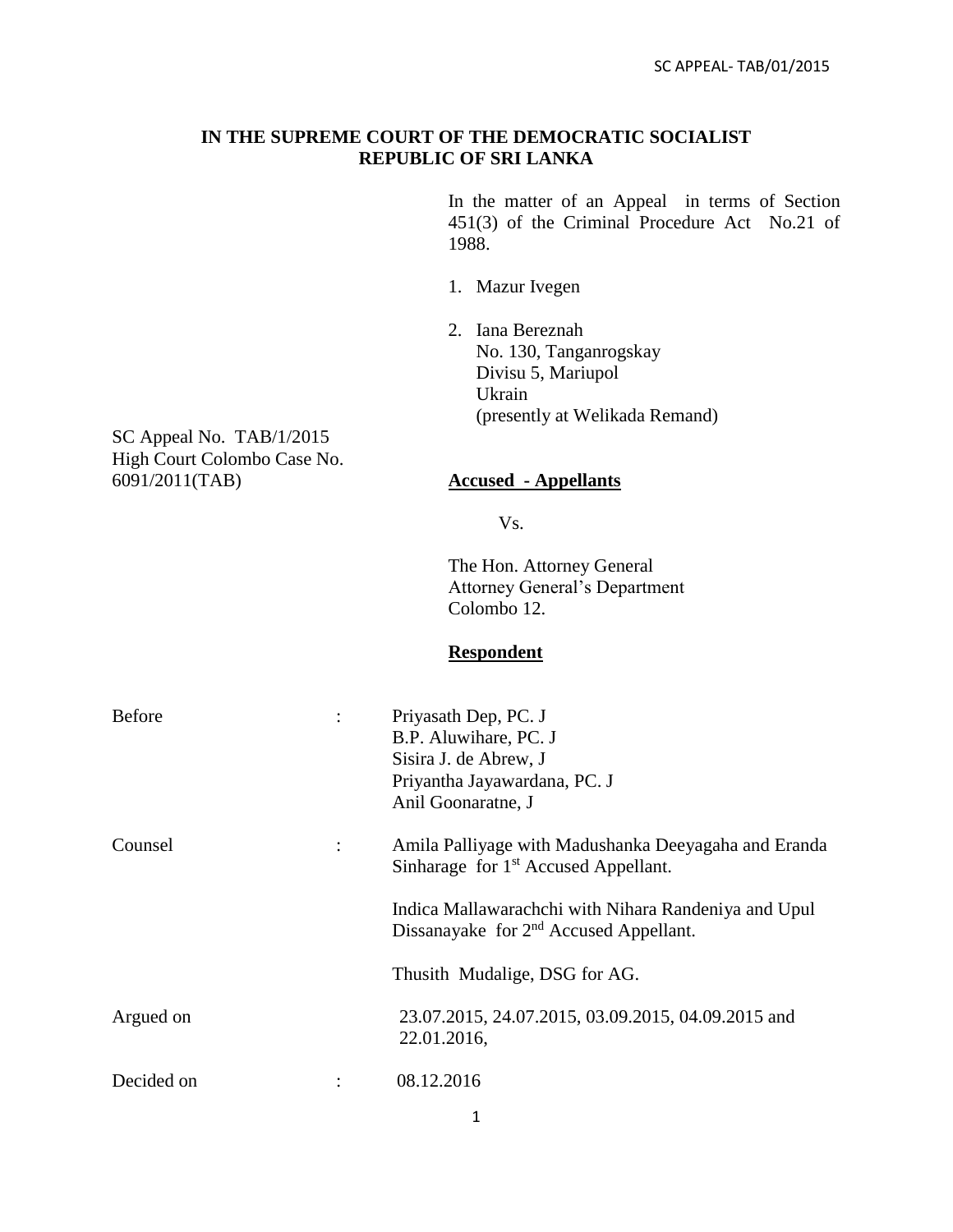# **Priyasath Dep, P.C., J.**

The Attorney General exhibited information in the High Court on 24-12-2012 under section 450 (4) of the Code of Criminal Procedure Act No. 15 of 1979 as amended by Act No. 21 of 1988 to try the following Accused before the High Court at Bar by three judges without a jury in respect of offences specified below The charge sheet signed by the Registrar of the High Court is given below.

Charge Sheet

- Accused 01 Mazur Yevgen alias Mazur Ievgen /Yevgen Mazur
	- 02 Yana Berezhna alias J. Berezhna/Berezhna Yana
- 1. That on or about 23rd February 2010 at Rajagiriya within the jurisdiction of this Court you did agree to commit or abet or act together with a common purpose for or in committing or abetting an offence to wit, the murder of Victoria Kim and thereby committed the offence of conspiracy, in consequence of which conspiracy the said offence of murder was committed; and that you have thereby committed an offence punishable under Section 113B of the Penal Code read with Section 296 and 102 of the said Code.
- 2. That on the date, place and time as aforementioned and in the course of the same transaction as referred to in count No. 1 you the  $1<sup>st</sup>$  Accused did commit the murder by causing the death of Jason Kim and that you have thereby committed an offence punishable under Section 296 of the Penal Code.
- 3. That on the date, place and time as aforementioned and in the course of the same transaction as referred to in count No. 2 you the  $2<sup>nd</sup>$  Accused aforementioned did abet the 1<sup>st</sup> Accused in the commission of the said offence which offence was committed in consequence of such abetment; that you have thereby committed an offence punishable under Section 296 of the Penal Code read with Section 102 of the Penal Code.
- 4. That on the date, place and time as aforementioned and in the course of the same transaction as referred to in count No. 3, you the  $1<sup>st</sup>$  Accused did commit murder by causing the death of Daisy Manohar and that you have thereby committed an offence punishable under Section 296 of the Penal Code.
- 5. That on the date, place and time as aforementioned and in the course of the same transaction as referred to in count No. 4, you the  $2<sup>nd</sup>$  Accused aforementioned did abet the 1<sup>st</sup> Accused in the commission of the said offence, which offence was committed in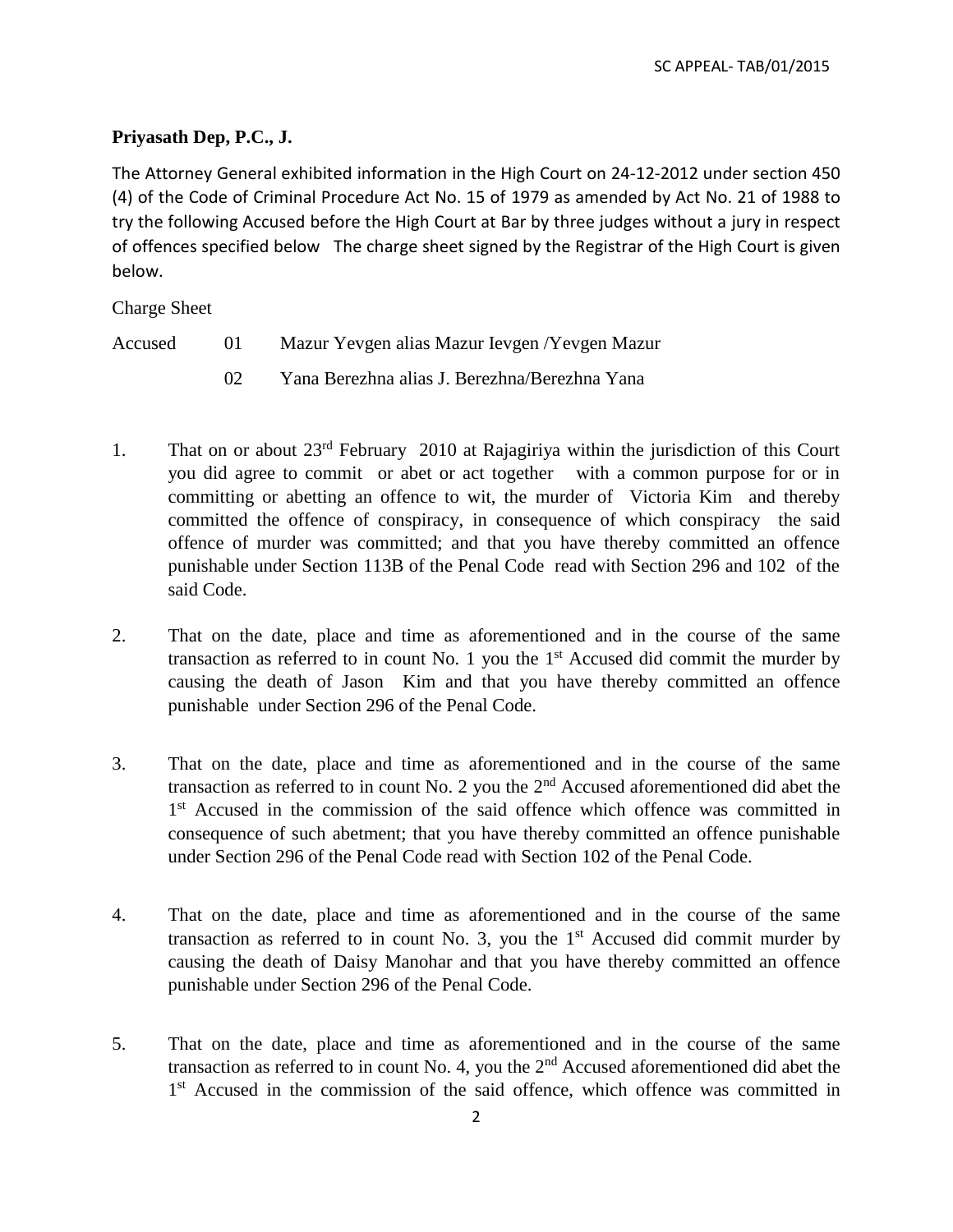consequence of such abetment; and that you have thereby committed an offence punishable under Section 296 of the Penal Code read with Section 102 of the Penal Code.

- 6. That on the date, place and time as aforementioned and in the course of the same transaction as referred to in count No. 1 you the  $1<sup>st</sup>$  Accused did stab Victoria Kim with a knife, with such intention or knowledge and under such circumstances that had you by such act caused the death of the said Victoria Kim you would have been guilty of murder, and that you by such act caused hurt to the said Victoria Kim; and that you have thereby committed an offence punishable under section 300 of the Penal Code.
- 7. That on the date, place and time as aforementioned and in the course of the same transaction as referred to in count No. 6, you the  $2<sup>nd</sup>$  Accused aforementioned did abet the 1<sup>st</sup> Accused in the commission of the said offence which offence was committed in consequence of such abetment; and that you have thereby committed an offence punishable under Section 300 of the

Penal Code read with Section 102 of the Penal Code.

The charges were read to the Accused at the commencement of the trial and the Accused pleaded not guilty to the charges and thereafter the case proceeded to trial.

## **Background**

Victoria Kim, an Uzbekistan national while living in Thailand in the year 2003 had an intimate relationship with Janak Sri Vithanage, a Sri Lankan national. As a result of this intimacy a child was born to them named Jason. When Jason was three months old, in the year 2004 Victoria came to Srilanka with the child and resided at the premises bearing No. 54/9, Galpotta Road, Nawala. She was staying in the house with son Jason and the servant Daisy Manohar. As Victoria was not employed Janak Sri Vithanage provided support and maintenance. While in Sri Lanka, Victoria came to know the Accused Mazur Ivegen and Yana Berezhna who are Ukrainian nationals. Both of them are married to different persons in Ukraine but were living together in Sri Lanka. According to the  $1<sup>st</sup>$  Accused Victoria is a friend of his and through her travel agency he used to buy tickets and when he goes abroad he used to leave his belongings at Victoria's place. Sometimes he used to change foreign currency from Victoria

## **Motive**

Victoria knew that the 1<sup>st</sup> Accused was previously arrested and deported by the immigration authorities for overstaying and he has come to Sri Lanka using a forged passport. She threatened to inform the immigration authorities regarding this fact. Further, she threatened to inform the wife of the 1<sup>st</sup> Accused that he is living together in Sri Lanka with the 2<sup>nd</sup> Accused.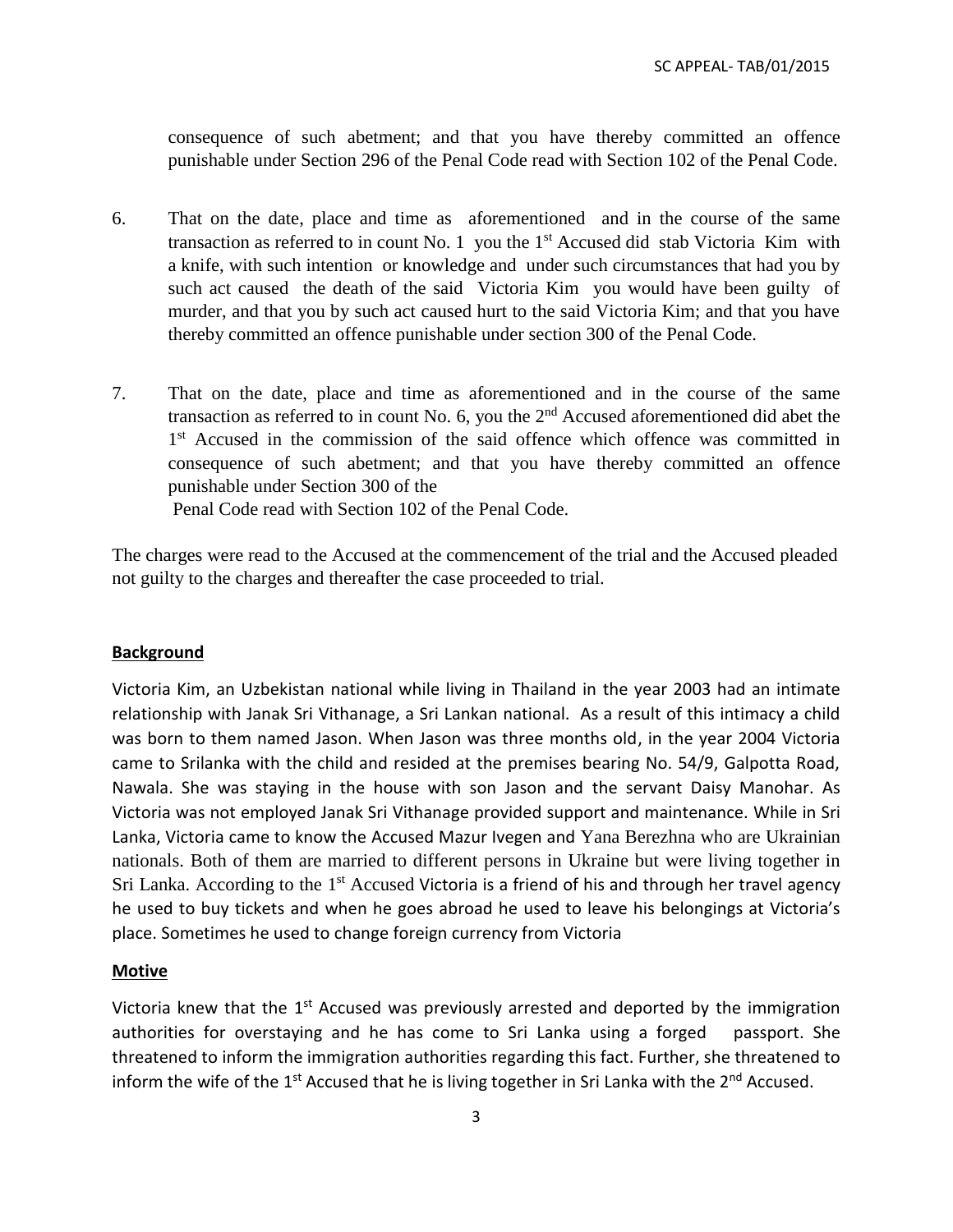SC APPEAL- TAB/01/2015

#### **Prosecution case**

Victoria Kim, the injured in this case is the main witness for the prosecution. She is a national of Uzbekistan and was living in Nawala.  $1<sup>st</sup>$  and  $2<sup>nd</sup>$  Accused are well known to her. According to her on 21<sup>st</sup> February, 2010 the 1<sup>st</sup> Accused borrowed US \$ 500 from her as a loan. On 22<sup>nd</sup> at about 7.40 pm Victoria called him and asked him to return the money. At this point 1<sup>st</sup> Accused refused to repay the money back and threatened Victoria and told her that she has to lend him money whenever he asked for. Victoria informed the 1<sup>st</sup> accused that if he does not return the money or do something to hurt her, she will inform his wife about his girlfriend and also would inform the immigration authorities that he is staying in Sri Lanka illegally with a forged passport. She informed her boyfriend Janak Withanage regarding the threat and gave a call to 119 and informed about the threat and the officer informed her to lodge a complaint with the local police station. But Victoria told Janak that she will handle the matter herself. Neither Janak nor she did not pursue with this matter and made a complaint.

On the 23<sup>rd</sup> of February, 2010, between 6.00-6.15 am, when Victoria was sleeping in her bedroom with her son, she heard someone knocking at the door. She assumed that it was the servant Daisy who wanted to wake her up. When she opened the door the 1<sup>st</sup> Accused started beating her. She ran into the bathroom which was inside the room to avoid her son getting up. He demanded money and threatened to kill her son if she refused to give money. She came to the room again and opened the safe and gave him around US \$11,100. Her son Jason got up and asked for her phone to give a call. At this time the servant Daisy came to the room. Then she ran downstairs to distract the  $1<sup>st</sup>$  Accused thinking that servant Daisy and her son will escape from the  $1<sup>st</sup>$  Accused and run for safety while the  $1<sup>st</sup>$  accused is in pursuit of her

At this moment her son, servant Daisy and the  $1<sup>st</sup>$  accused were in the room. But her son stayed in the room and the servant came down following the  $1<sup>st</sup>$  Accused. The  $1<sup>st</sup>$  Accused then grabbed the phone from her son and threw it towards Victoria. When she came downstairs, she tried to open the front door which was locked and she could not find the key. She went towards the back door, but the  $1<sup>st</sup>$  Accused came and started beating her. At this time servant Daisy was there and when she tried to prevent the 1<sup>st</sup> Accused from beating Victoria he started beating Daisy as well. He stabbed Daisy when she was near the front door with a knife which he took from his back concealed under the shirt. Then he started stabbing Victoria while she was trying to reach the back door. Then Daisy came towards the  $1<sup>st</sup>$  Accused and asked him to stop attacking them. The Accused started stabbing Daisy again. Victoria tried to reach upstairs but she fell down in the middle part of the staircase. She heard Daisy going to the bathroom downstairs. Then the 1<sup>st</sup> Accused went inside the bathroom and stabbed Daisy again. Thereafter first accused gave a call to the 2<sup>nd</sup> Accused and stated "*Yana come soon - to burn her alive -come with petrol. This bitch is going to die*". All this time her son was in a room upstairs. 1<sup>st</sup> Accused went upstairs and came down again while Victoria was lying in the middle part of the staircase and the Accused went out of the house and came back within a short period of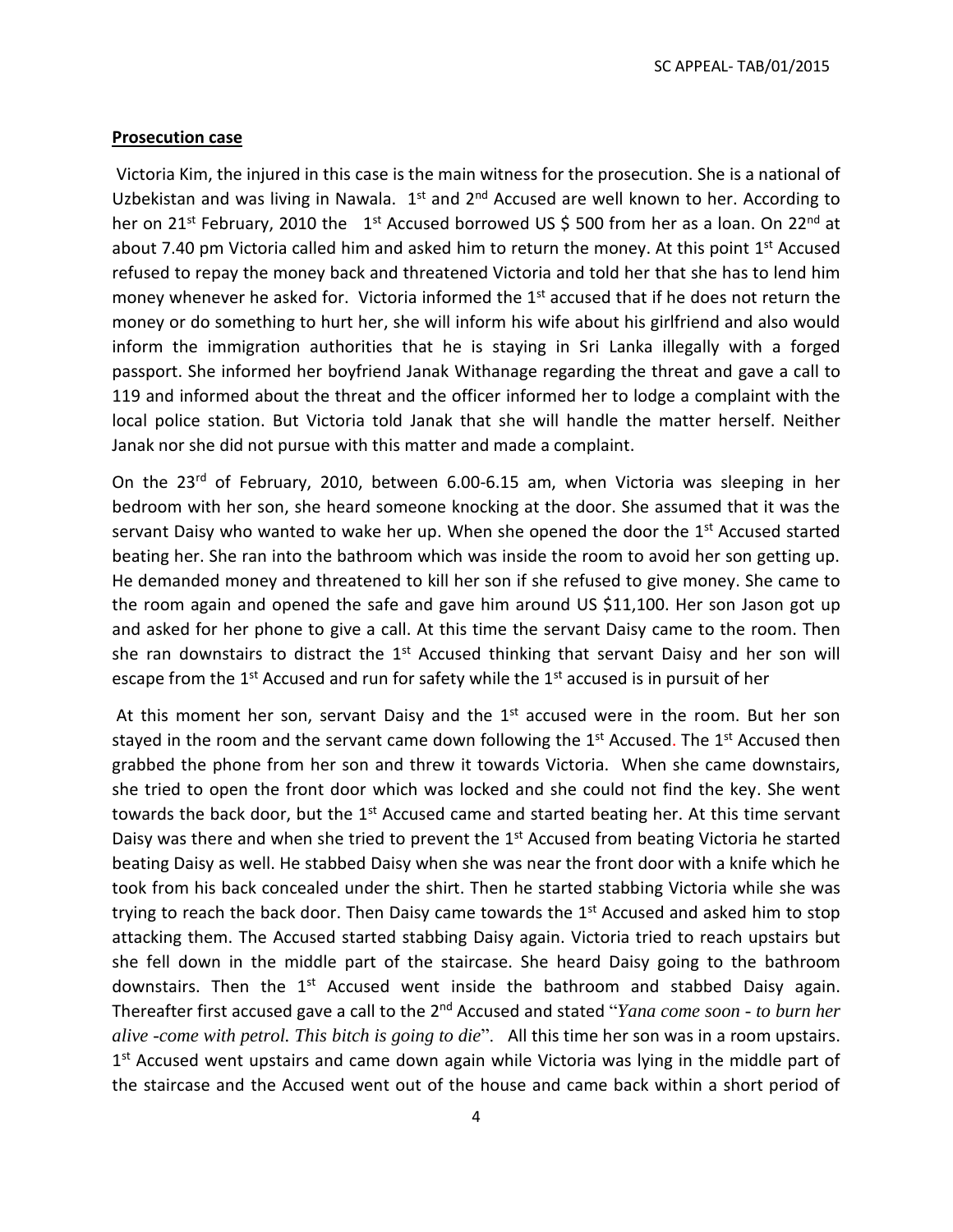time and went to the room in the upstairs where her son was. Then she heard her son shouting "don't don't". Victoria then summoned her courage and ran out of the house from the back door. She came out from the front gate and went towards the house on the opposite side of the lane. Victoria was rushed to Kalubowila Hospital and her condition was critical and she underwent surgery. Before the surgery was performed she made a statement to the Police implicating the  $1<sup>ST</sup>$  Accused.

The learned Counsel for the  $1<sup>st</sup>$  Accused questioned this witness as to why she did not raise cries when the Accused started to assault her. She replied that she did not do so initially thinking that her son Jason will get frightened. She said that she subsequently raised cries loudly but the 1<sup>st</sup> Accused threatened her that he will harm the child. She said that she cannot give a definite answer as to whether she mentioned this fact to the police or not. She could not exactly remember as to what she said to the police. The sole purpose of her making a statement to the police even against the advice of the doctors was to give information regarding the person who was involved in this incident.

According to her evidence the knife which was used by the Accused does not belong to the household. She saw the knife for the first time when it was pulled out by the Accused from his backside and stabbed Daisy. This witness was questioned as to why she went towards the kennel of Parakrama Hettiarachchi. Her reply was that due to the penetrative injury on the neck she did not expect to survive long and she went towards the kennel to induce the dogs to bark which will alert the neighbors.

The learned Counsel for the  $1<sup>st</sup>$  Accused suggested to the witness that the  $1<sup>st</sup>$  Accused is not responsible for stabbing her, Jason and Daisy but a person who stayed in the house in the night was responsible for this incident. She denied the allegation and reiterated that the 1<sup>st Accused</sup> is responsible for the stabbing. Further it was suggested to the witness that she stated that the 1<sup>st</sup> Accused gave a call to the 2<sup>nd</sup> Accused to falsely implicate her in this incident. She denied the allegation. It was suggested on behalf of the  $2<sup>nd</sup>$  Accused that she was involved in human trafficking by bringing girls from abroad. She had invited the 2<sup>nd</sup> accused to join her. But she declined. Due to this reason she was falsely implicated.

Parakrama Hettiarachchi is living at No. 54/10, Galpotta Road opposite the house bearing N0. 54/9 which was occupied by Victoria. He stated that he has known Victoria for about 2 years. He possessed two Doberman dogs which were kept in a kennel within the premises. On 23.02.2010 around 6.15 am he heard the dogs barking and he requested the driver to go to the kennel and see what was happening. The driver went to the kennel and returned and said that Jason's mother was lying fallen with bleeding injuries. He went to that place and saw Victoria lying with bleeding injuries. When this witness inquired from Victoria as to what happened, Victoria with difficulty uttered the words "my son Jason". This witness gave a call to 119 and informed the police emergency unit. Police officer came to the scene and when inquired she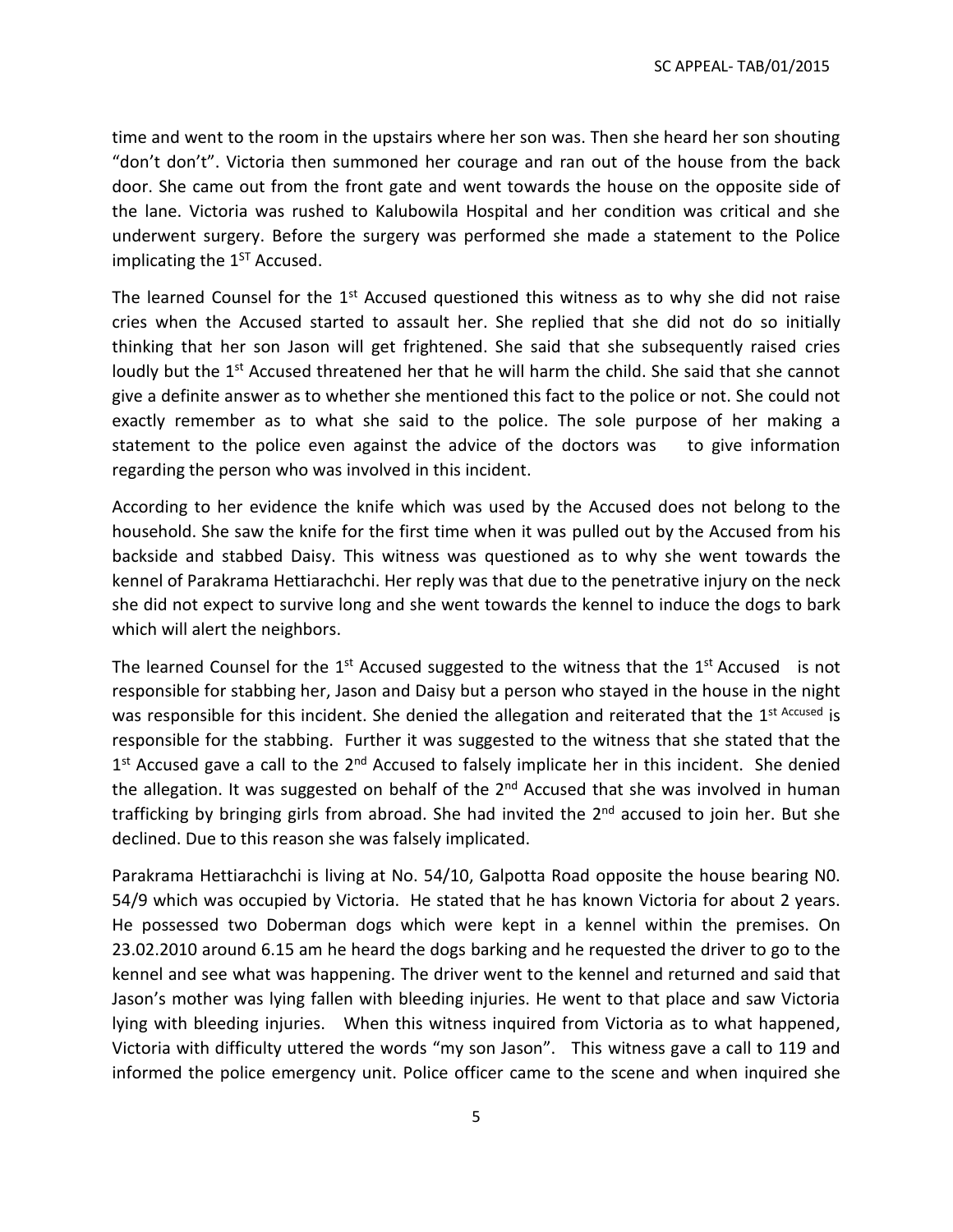stated "my son Jason" and thereafter uttered the word "Mazur". Before Victoria was taken to the hospital she gave the telephone number of Janak Sri Withanage, the father of Jason. He informed Janak Sri Withanage.

Janak Sri Vithanage, father of Jason stated that on 21.02. 2010 he visited Victoria's house and helped Jason to do his homework. At about 7.30 the 1<sup>st</sup> Accused came to the house and had a conversation with Victoria and thereafter spoke to him and left the house. He was in the house for about fifteen minutes. He came to know from Victoria that the 1<sup>st</sup> Accused borrowed US \$500 Dollars from her. This witness stated that on 22.02.2010 between 5.30-6.00 pm he visited Victoria's house and left the house at 8.30 pm. That day Victoria received several calls and she refused to answer some calls. In answering the last call, she spoke angrily in Russian language. When questioned by him, Victoria said that the 1<sup>st</sup> accused is threatening her. Victoria told him that she will inform the immigration that the  $1<sup>st</sup>$  Accused was previously deported from Sri Lanka. However, neither Victoria nor this witness informed the police of the threat. On 23.02.2010 at about 7.45 am, Parakrama who is staying closer to Victoria's house gave a call stating that Victoria is in a serious condition and wanted him to come immediately. He rushed to the place and saw Victoria lying fallen with bleeding injuries closer to Parakrama's house. When he inquired about Jason, Victoria informed him that he is in upstairs. He ran to the house and he found Jason fallen on the stairs midway. Then he ran towards Victoria again. Then Victoria informed him that Shanya killed Daisy. The 1<sup>st</sup> Accused was referred to as Shanya.

Mohomad Imthiyas Hameed is a person living in a lane closer to the residence of Victoria. In the morning on 23.02.2010 he went in his three wheeler to a Kovil taking items for an offering (Pooja) to be performed on behalf of his daughter. Whilst returning home he found a three wheeler parked partly obstructing the road leading towards his house. With difficulty he was able to enter the lane and he saw a foreign lady staying beside the three wheeler holding it. The foreign lady was wearing a denim trouser and a dark t - shirt. He returned home and between 6.55 to 7.05 he left home again with his daughter to drop her at the school. At that time three wheeler which was parked earlier obstructing the road was not there. When he was returning home after dropping his child in school between 7.05 to 7.15 a foreigner was seen running from the direction of the lane towards Galpotta Road. He thought he was doing his morning exercises. He returned home and after about 10 minutes he heard a resident shouting in an excited manner that there is a problem at Jason baby's house. So he went towards that house.

According to this witness he had previously seen the foreign male twice in the vicinity. He identified the 1<sup>st</sup> and 2<sup>nd</sup> Accused at the identification parade and in Court. It was suggested to the witness that he has falsely implicated the accused at the instance of Victoria and Janak Withanage. He denied the allegation. In cross examination a contradiction was marked and according to the contradiction in his statement to the police the witness had stated that the 2<sup>nd</sup> Accused was seen standing outside the three wheeler whereas in evidence he had stated that she was seen inside the three wheeler.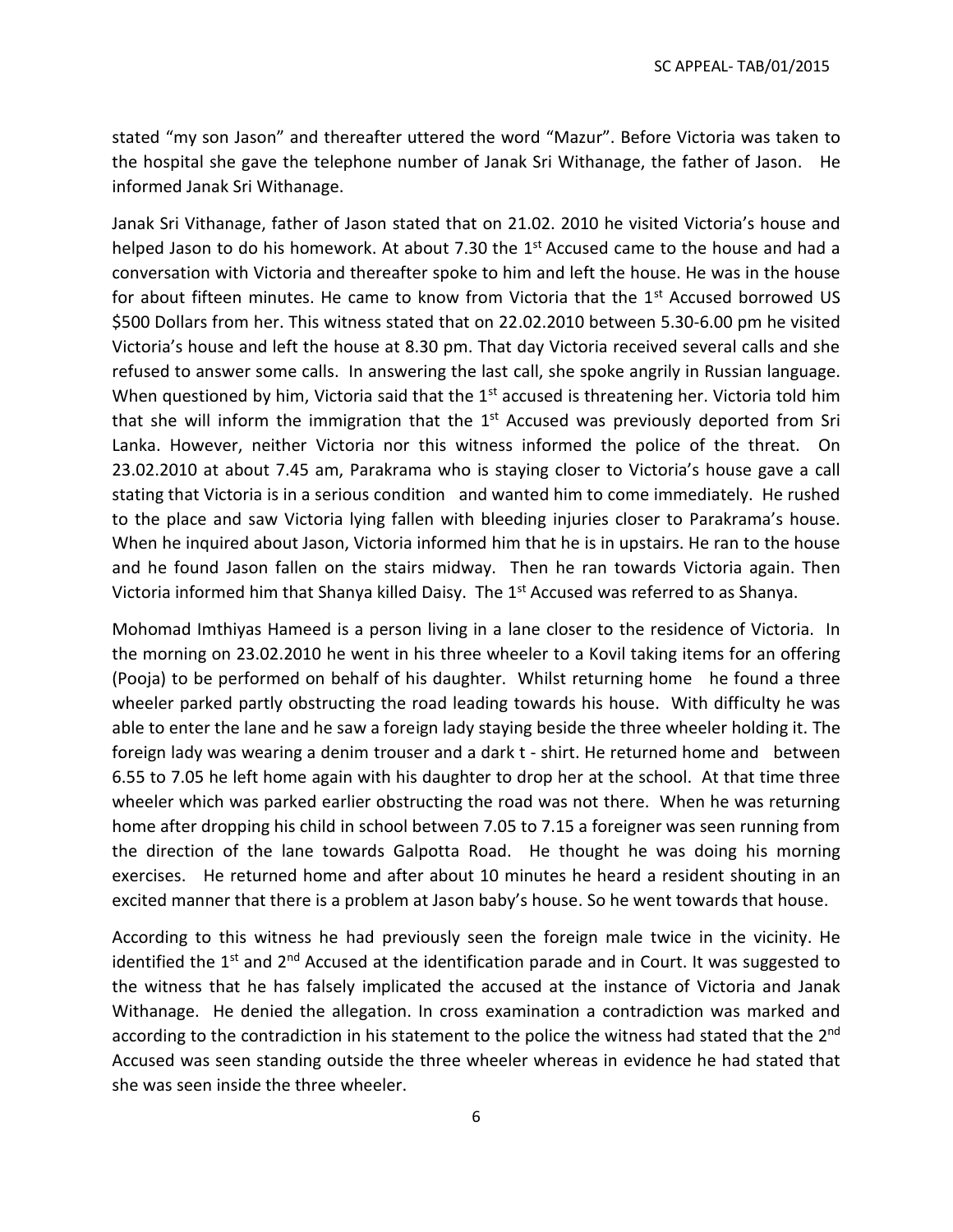Prasad Gooneratne Arthanaayake residing at No. 54/14 gave evidence to the effect that before going for early morning walk he went to his niece's house and plucked some beli fruits and he came back to his house. When getting down the steps to go for the early morning walk at about 6.00 am, he saw a foreign male scaling the wall of Victoria's house. He saw that person and the servant conversing and the girl opened the door. He did not feel suspicious about this matter due to the fact that the servant girl allowed him to enter the house. Then he went for his walk and after about 45 minutes when he returned home he heard the wife of Parakrama Hettiarachchi raising cries and he went towards that direction and saw Victoria Kim lying fallen. Later he came to know that servant girl and the baby Jason had died. When the police arrived he showed the place from where he saw the foreigner scaling the wall. He identified the 1<sup>st</sup> Accused at the identification parade and in Courts.

Wijesiri, a pumper of the Rajagiriya Petrol Station giving evidence stated that on 23.02. 2010 around 7.10 am the 2<sup>nd</sup> Accused came to the petrol shed and filled 5 liters of petrol each to two cans she brought with her and paid Rs. 1100/=. She came in a yellow colour three wheeler and she was wearing a denim pant and a black colour  $t$ - shirt. He identified the  $2^{nd}$  Accused at the identification parade and in Courts.

Witness Nimalasiri, a three-wheel driver stated that on 23.02.2010 around 6.45 am a white lady got into his three wheeler and wanted him to take her to Galpotta Road. This witness stated that prior to this date this lady had travelled in his three wheeler sometimes alone and at times with a foreign gentleman. The lady was wearing a denim pant and a black colour t-shirt. Thereafter vehicle was driven to Rajagiriya and the lady wanted to go to Galpotta Road. When the three wheeler was turning towards Galpotta road, the lady showed 2 cans and wanted to buy petrol. Then this witness turned the vehicle and went towards Kotte and went to Rajagiriya petrol shed. She got down and filled the two cans with petrol and came back to the vehicle. Thereafter they went to Galpotta Road and stopped near house No. 54/9. The time was around 7.00 to 7.05 am. The lady got down from the three wheeler and gave a call using her mobile phone. He saw a foreign gent leman inside the premises. She came back to the three wheeler and gave two cans to that person. Thereafter, she wanted him to take her to the McDonald's Rajagiriya and he dropped her at Rajagiriya. She paid Rs. 600/- as the hire. He identified the 1<sup>st</sup> Accused as the person who was seen inside the premises No. 54/9 and the 2<sup>nd</sup> Accused as the person who travelled in his three wheeler on that day. The Defence suggested to this witness that he identified these two Accused at the instance of the police and before the identification parade he was given photographs of the Accused by the police. The witness denied the allegation made against him. This witness stated that while travelling from Wellawatta to Galapotta road the 2<sup>nd</sup> Accused had thrice given calls from her mobile phone.

Roshan Sherantha Mallikarachchi said that on 23.02.2010 he dropped his two children in school and between 7.15 to 7.30 am went towards the residence of Victoria to take Jason to school. When he came towards the residence, a white person was seen running towards them.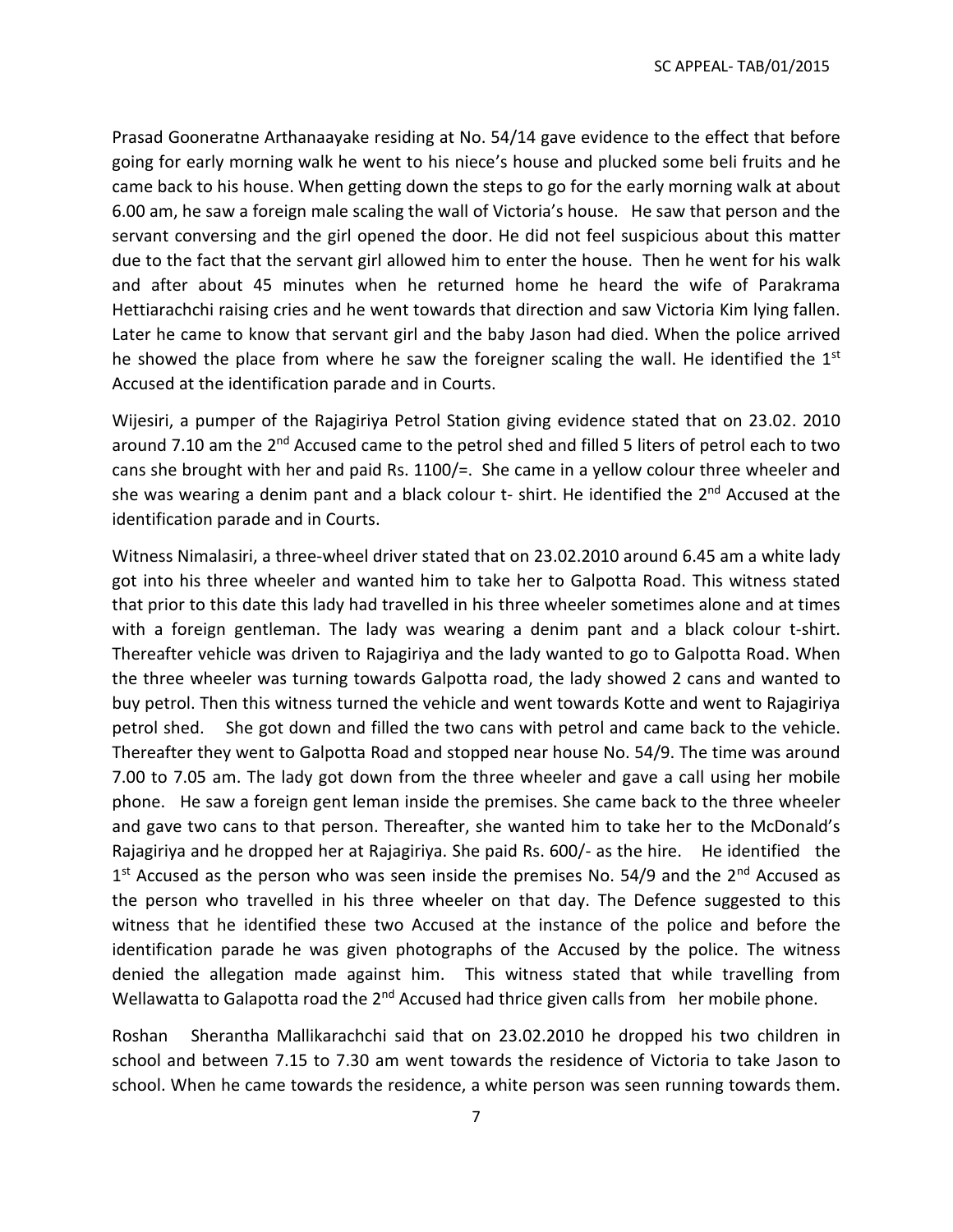He saw this person when he was turning the vehicle to the Lane where house No. 54/9 is situated. This person went pass his three wheeler. He had seen this person twice previously. When he went to the Victoria's house he saw Victoria lying fallen with bleeding injuries. Police emergency unit 119 arrived at the scene and he assisted in dispatching Victoria to hospital. When he came back from the hospital he came to know that Jason and the servant girl had died. He identified the  $1<sup>st</sup>$  Accused at the identification parade and in Court.

Witness Weerakkodige Rukshan Perera is a school mate of Janak Sri Withanage and he is married to an Uzbekistan lady. In the noon he heard over the radio that an Uzbekistan child and a Sri Lankan domestic aid were killed and an Uzbekistan lady was seriously injured and admitted to hospital. He contacted Janak Sri Withnage over the phone and Janak while crying explained to him as to what had happened. He with his wife rushed to Victoria Kim's residence and saw the dead bodies of Jason and the servant. Janka Sri Withanage was seen crying and informed him that Victoria was admitted to Kalubowila hospital. He went to the hospital with his wife at about 2.15 pm and saw Victoria Kim and at that time she was dressed for an operation. He went towards Victoria Kim and touched her head. She opened her eyes and inquired about Jason. He informed her that Jason is with the police. He stated so because doctors informed him that Victoria Kim might die. The police were trying to record her statement. As the police had a difficulty in recording her statement he translated the statement given in English to Sinhala She was in a critical condition and the doctors informed that an emergency surgery has to be performed. Victoria clearly stated that the person who stabbed her is Mazur. She stated that she overheard the conversation of the 1<sup>st</sup> Accused over the phone asking Yana to bring petrol. Mazur and Yana are not known to this witness. He stated that Victoria gave this statement with much difficulty but she was in a proper state of mind. He identified the dead body of the Jason at the inquest and took charge of the body and the funeral was held on 24.02. 2010.

#### **Investigations**

Chief Inspector of Police (retired) Gamini Sarath stated that on 23.02. 2010 he was the Officer in Charge of the Welikada Police and he received a message from 119 regarding a case of causing injuries. At about 7.45 a.m. he proceeded with a police party to the residence No. 54/9 Galpotta Road, Rajagiriya. At that time P.S. Sarath of the police emergency unit 119 was present at the scene. He entered the premises and near the stairway on the floor he found a boy around 7 years old in a pool of blood and the body was facing downwards. In downstairs of the house near the bath room he found a female wearing a night dress lying fallen in a pool of blood. The head was near the door and the feet lying inside the bathroom. Thereafter he proceeded towards the house of Parakrama Hettiarachchi and found a lady fallen with bleeding injuries and screaming**.** He questioned her in Sinhala and the son of Parakrama Hettiarachchi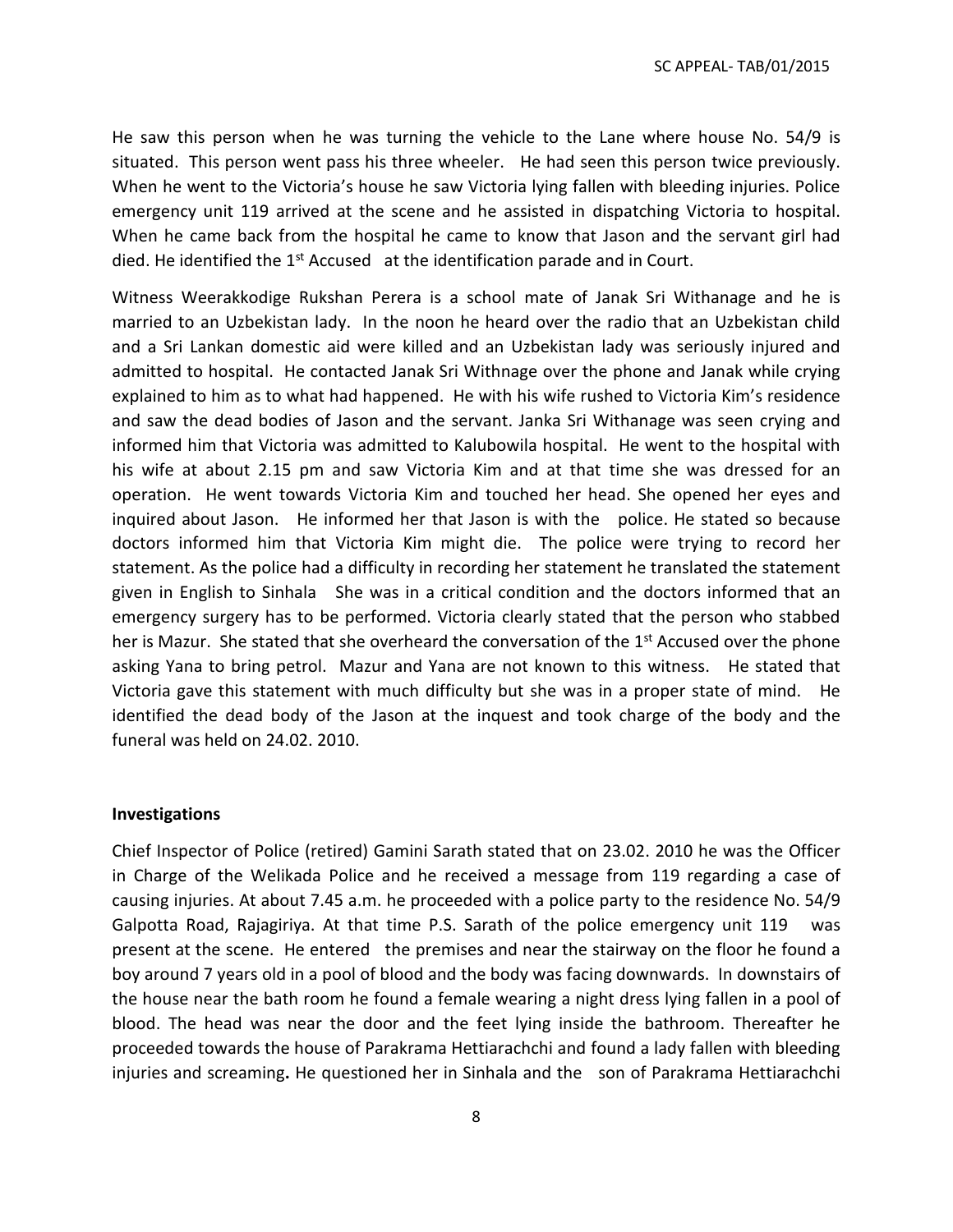SC APPEAL- TAB/01/2015

translated the questions into English. When questioned as to who stabbed her, she replied 'Mazur" who is living at No 22/2, Majestic Apartment, Station Road, Colombo 6. He dispatched Victoria Kim to the hospital. Thereafter, he made further inquiries at the scene. He found two 5 liter plastic cans filled with petrol containing the label 'crystal'. These cans were found on the end of the stairway leading to the upper floor. He took charge of these two cans. He found Nokia 3710 black colour mobile camera phone, Nokia 6830 black colour mobile phone, vodaphone 225. He also produced a sealed glass bottle containing 2 ear studs of square design studded with white coloured stones belonging to the deceased Daisy Manohar. He came to know that the persons who were killed were Jason Kim and the servant Daisy Manohar.

Police Sergeant Sarath Premalal stated that on 23.02.2010 when he was on duty in the emergency unit 119 he received a message from Welikada Police to proceed to the scene. At the scene Parakrama Hettiarachchi showed a foreign female lying fallen with bleeding injuries. When questioned she stated in English (which was translated into Sinhala by Parakrama) the name of Mazur Yevgen and gave his address as 22/2 Majestic Apartment, Station Road, Wellawatta. He dispatched the injured to the hospital in a vehicle belonging to Parakrama Hettiarachchi. Thereafter he assisted in the investigations.

I.P Samarasinghe on receiving information that a foreign male and female were arrested at the airport went to the airport and took charge of the  $1<sup>st</sup>$  and  $2<sup>nd</sup>$  Accused at the airport. They were handed over to him by I.P. Ratnayake of State Intelligence Service attached to Katunayake Airport Police. He took charge of 3 documents each from the Accused namely: passport, air ticket and boarding pass. Further he had taken into his custody several items including a black colour t- shirt, ash colour short black and brown colour two slippers, 2 black colour Nokia phones, 3 sim cards, sim card of mobile no. 071-3543012, a silver colour bracelet, 35 US \$ 100 dollar notes, 3 Dubai dirham 100 notes and Rs. 15,570. He took charge of the passport, boarding pass and air ticket and a Sony digital camera from the possession of the 2<sup>nd</sup> Accused. He also recovered several items from the  $2<sup>nd</sup>$  accused such as perfumes, battery charger, clothes, foreign currency, Sri Lankan Rupees 540. He brought the Accused to Welikada police Station and their statements were recorded at the Police Station. He identified the 1<sup>st</sup> and 2<sup>nd</sup> Accused in court as the persons who were arrested and taken into custody by him. He stated that the shirt worn by the  $1<sup>st</sup>$  accused, pair of slippers and the bracelet were forwarded to the Government Analyst for examination and report.

This witness stated that he took charge of the suspects at about 11.30 am. He observed that the 1<sup>st</sup> suspect had a contusion on the outer part of the right palm and an abrasion on the right arm, red colour patch on the hair and red dots on the shirt worn by the Accused. According to the air tickets and boarding passes both suspects had booked seats in UL 103 departing to Male at 7.05 pm.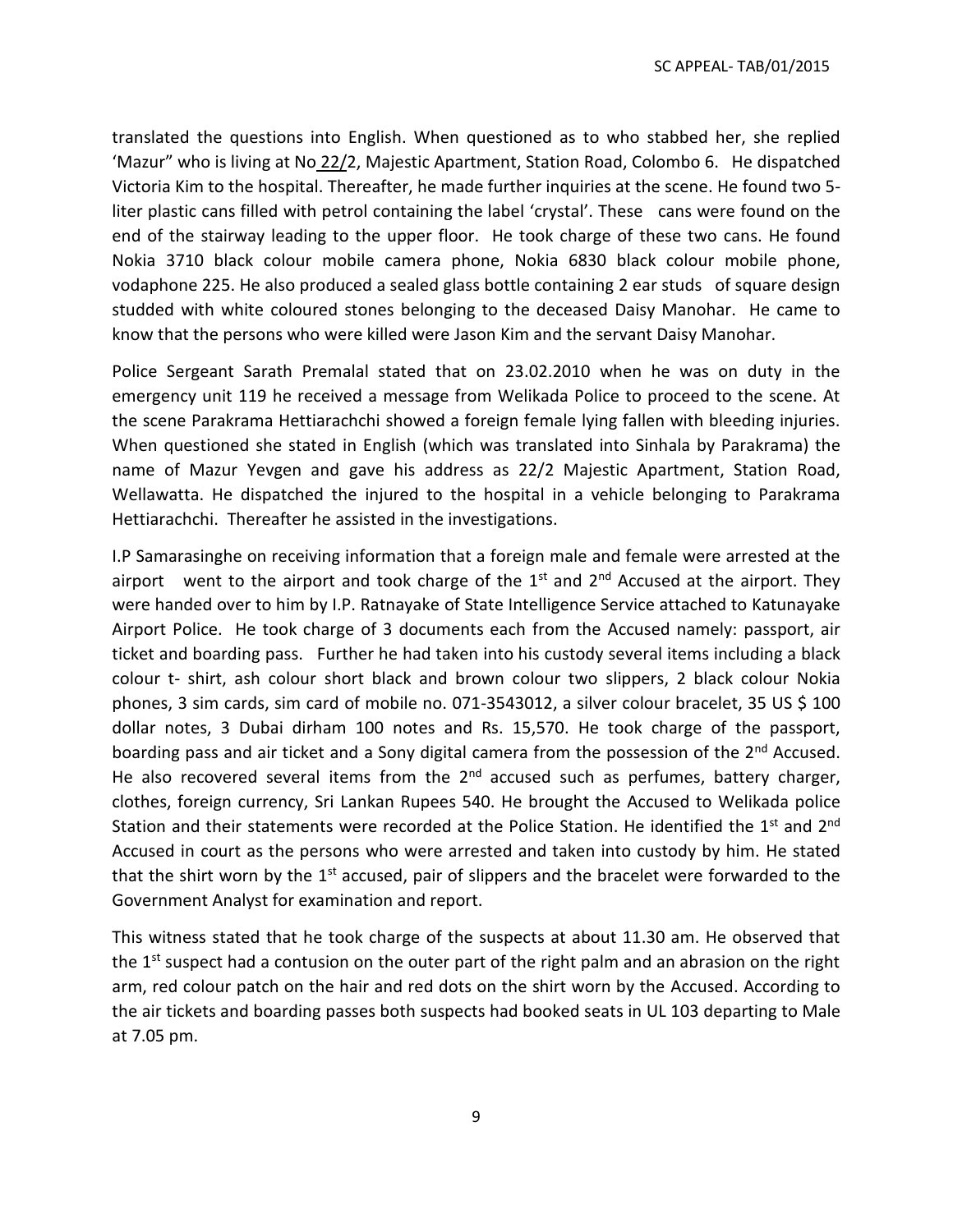### **Evidence regarding the use of mobile phones.**

Prosecution summoned Premasiri Ratnayake, Asst. Manager (Investigations) of Dialog to give evidence regarding the issuing of mobile phone connections under the names of the Accused. Mobile No. 077-6640691 was issued under the name of Mazur Yevgen on 29.11.2004. This application was marked as X25 and the page containing the photo copy of bio data page of the passport of the applicant was marked as X25A. The date of birth of the applicant was given as 12.12.1975. This mobile phone was in use up to 29.11.2004 under the customer's name. An application was made under the name of the  $2^{nd}$  Accused on 26.11.2008 which was marked as X26 and a mobile phone connection was given under No. 077- 8022936. This was disconnected on 12.01.2012. The date of birth given by the applicant was 12.02.1984.

This witness gave a detailed statement of the calls taken by the users of the above mobile phones on 23.02.2010. This document contained calls taken from 077-6640691 and 077- 8022936 and calls taken between the users of these two phones. There were recorded instances of calls taken between these two phones on 23.02.2010. These details give the area from which the calls were made referring to the telecommunication towers and also the place where the recipient was at the time of receiving the calls. The prosecution tried to establish the movements of the Accused with reference to the call data. However, sim cards of these connections were not recovered from the possession of the Accused.

#### **Evidence of the immigration officer**

Ranjith Wimalasuriya, Immigration Officer stated that the  $1<sup>st</sup>$  Accused Yevgen Mazur was deported from Sri Lanka on 03.03.2006 but he has returned under a different passport. When comparing both passports there is a discrepancy in the first name as it was spelt differently in the passports so that it could not be detected by the immigration officers from the system.

#### **Medical Evidence**

Doctor Jeewana Chandrin Samaraweera, Asst. Judicial Medical Officer conducted the post mortem examination at the scene on the bodies of Jason Kim and Daisy Manohar. He found the dead body of Jason in the middle of the stairway leading to the upper floor lying fallen in a pool of blood and the body was facing downwards. He found one external injury which is a stab injury on the right side of the neck measuring 3cm x 1cm in size and 03.5 cm in depth. This injury had cut the right ca-rotid artery and this caused his death. According to the doctor this injury is sufficient to cause death in the ordinary course of nature. According to the doctor considerable force was used to inflict this injury.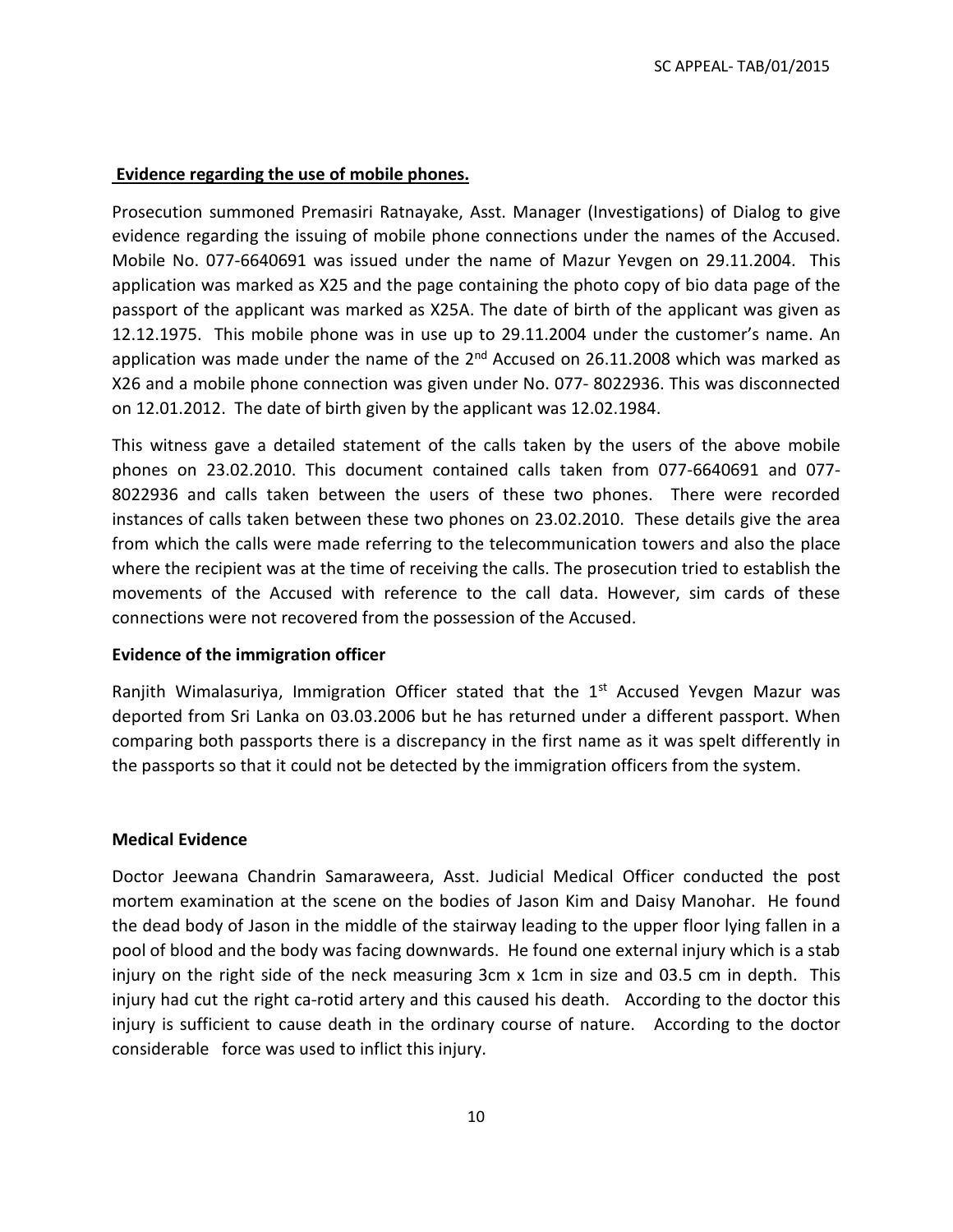The post mortem examination on the body of Daisy Manohar was also conducted by the same doctor. There were 27 external injuries found on the body. According to the doctor the cause of death is hemorrhagic shock due to a stab injury to the left lung. According to the medical report she had 14 injuries of which 13 injuries are stab injuries. Injuries 1,3,4, and 13 are grievous injuries and injury No.14 is sufficient to cause death in the ordinary course of nature.

Dr. P.C.L. Sandakan Waduge, Assistant Judicial Medical Officer, Colombo South Teaching Hospital Kalubowila examined Victoria Kim and submitted the medical legal report. According to him though she had received several stab injuries and in a critical condition she was in a good state of mind and was able to speak. She had 13 incised wounds which were sutured after surgery. Injury no. 14 refers to cumulative effect of the other injuries led to excessive hemorrhage which resulted in shock. Her pressure had dropped and blood was transfused several times to save her life. The doctor stated in his evidence that injuries Nos 6,7,9,10 and 11 are defensive injuries received as a result of attempts to ward off the attack. The injuries found on Victoria are consistent with the history given by her.

Dr.R.P. Nadeesha Samerasekera, surgeon who performed surgery on Victoria gave evidence describing the injuries found on Victoria. She was admitted to the surgical theatre on 23-02 2016 at 3.30 pm. She stated that though Victoria had 13 stab injuries she was in a position to make a statement.

#### **Evidence of the Assistant Government Analyst:**

Vinitha Jayawardana Bandaranayake, Assistant Government Analyst stated that among other productions submitted to her for examination and report she examined a shirt, short trouser, pair of sandals and a bracelet. She found blood stains on it. She said that there were blood stains below the pocket of the shirt and also on the inner and outer sides of the bracelet.

After the close of the prosecution case the High Court-at-bar called upon the Accused for the defence. The Accused gave evidence under oath and called witnesses. The prosecution led evidence in rebuttal.

### **Defence Evidence:**

The 1<sup>st</sup> Accused Ievgen Mazur giving evidence stated that he is a Ukrainian national and an engineer by profession. He first visited Sri Lanka either in 2001 or in 2002. He used to come to Sri Lanka between December to January which is a winter season in his country. He had visited Sri Lanka five or more times. His wife is Tatyana and he has a daughter who is 12 years old. He is living together with Yana Berezhna the 2<sup>nd</sup> Accused. When his wife came to Sri Lanka she stayed with them. His wife knew the relationship he is having with the  $2^{nd}$  Accused and there was no dispute between him and the wife regarding this relationship. He stated that Victoria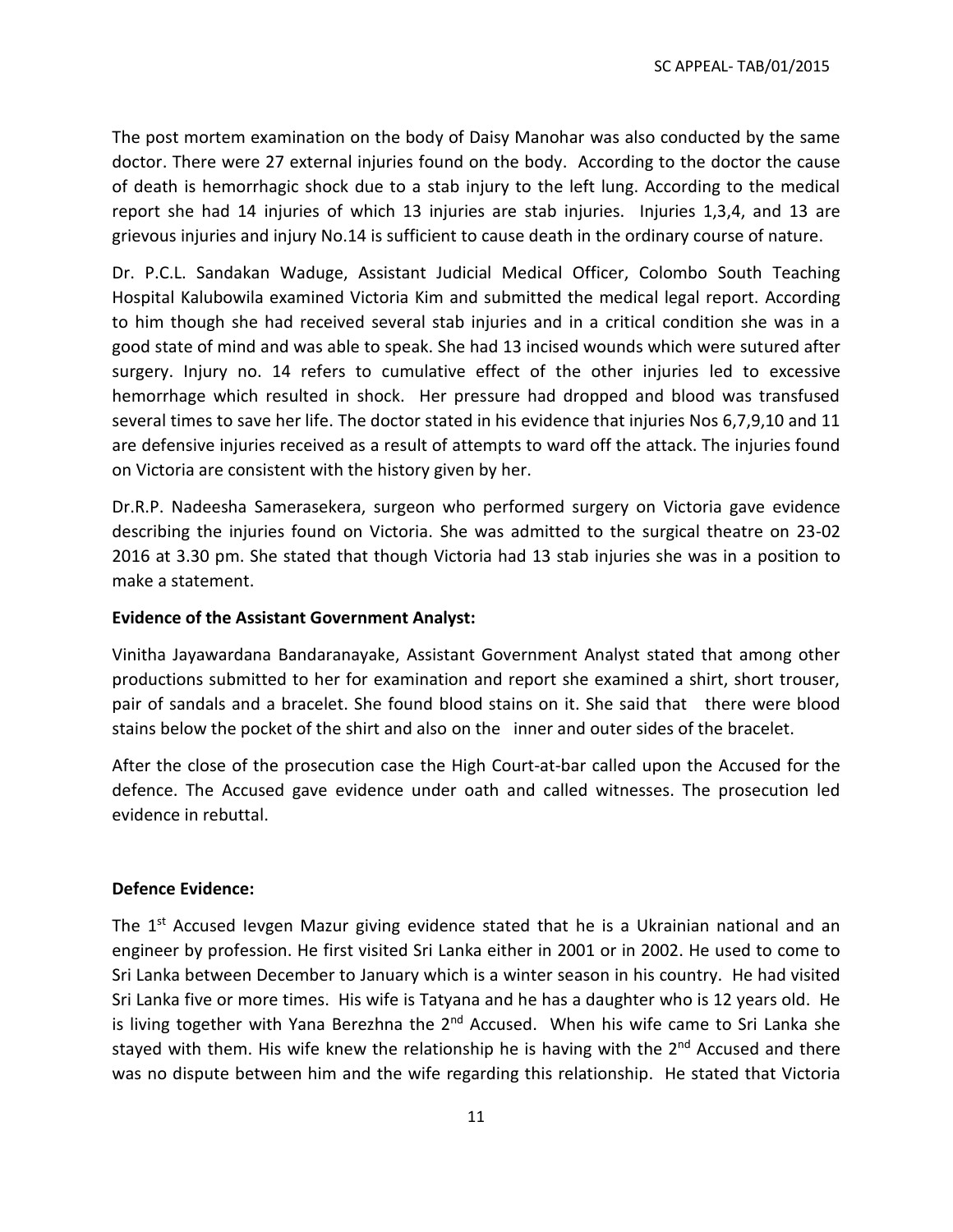procured/supplied women for money. Victoria is a friend of his and through her travel agency he used to buy tickets and when he goes abroad he used to leave his belongings at Victoria's residence. Sometimes he used to change foreign currency from Victoria. Though Victoria is not married in Sri Lanka he is aware that Janak Sri Vithanage is the father of her child. He said that at any given time of the day there are 4 to 5 males at Victoria's residence. (This fact was not suggested to the neighbours who gave evidence)

In 2005 he had to apply for a new passport as all the pages of the passport were used. He stated that the last time he arrived in Sri Lanka by using the passport which was produced as X11 and his date of birth is given as 12.12.1975. He stated that he was never arrested in Sri Lanka and he was not blacklisted by the immigration authorities.

The 1<sup>st</sup> Accused stated that he used a Mobitel mobile phone but he never used a Dialog Phone No. 0776640691. He denied that the scanned application form marked X25 which was produced by Dialog was submitted by him. He stated that the hand writing and the signature in X25 was neither his handwriting nor his signature. He further stated that the passport produced as X25 does not belong to him though his date of birth is given. His name was misspelt in the passport.

The Accused stated that he last visited Victoria's house was on 22.02.2010 at about 10.00 p.m. He made a request to Victoria about a week ago to reserve two air tickets to go to Male on 23- 02-2010 to celebrate the Men's day and also stay till March  $8<sup>th</sup>$  which is a day of celebration for women in Ukraine. He spent about half an hour in Victoria's house and Victoria had informed him that she had already reserved tickets.

On 23.02.2010 at about 7.00 a.m. they went in a three wheeler to the airport and reached the airport at 9.00 am and went to the ticket counter at about 10.00a.m. At the counter they realized that Victoria has not reserved the tickets though she stated that she had reserved two tickets in the flight leaving at 11.30 am. Thereafter, they purchased two tickets at the counter to fly to Male in the flight leaving after 6.00 p.m. As there was adequate time for the flight they checked in to a room in the airport. When they were in the airport, police came and searched the room and wanted them to accompany them. He stated that brown colour short marked as X, shirt marked X8 and the pair of slippers are items which he was wearing at that time. He denied that there were blood stains at the time the police took charge of those items. He admitted that the bracelet marked X5 is the same that he was wearing but denied that at that time there were blood stains in the bracelet. They were taken to Welikada Police station from the airport. On the following day they were produced before a medical officer for examination but they refused to be examined by the doctor. He stated that he did not have any enmity with Victoria, Jason or Daisy Manohar but he was falsely implicated by Victoria in order to conceal the identity of the perpetrator of the crime.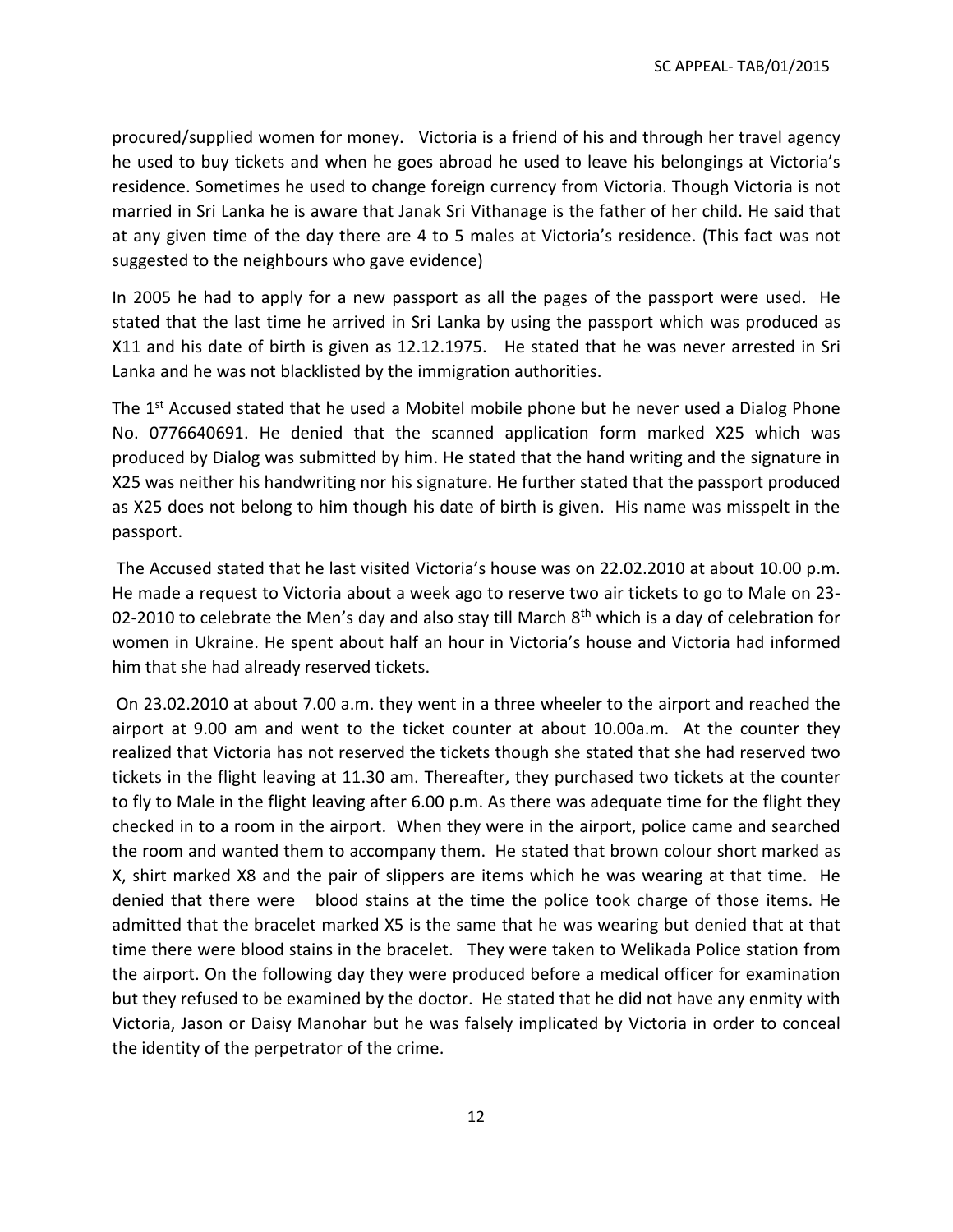The  $2<sup>nd</sup>$  Accused Yana gave evidence and stated that she was born on 12.02.1984 and she was married and has a child aged 7 years. She admitted that from 2008 onwards she was living together with the 1<sup>st</sup> Accused and the 1<sup>st</sup> Accused's wife was aware of this relationship. She has two passports and she first visited Sri Lanka by using the old passport. After returning to Ukraine her child tore a page of the passport so that she was compelled to apply for a fresh passport. The 2<sup>nd</sup> Accused stated that though she had visited Victoria's house on 2 occasions she did not want to associate with her as she was engaged in illegal business. She stated that she had met Rukshan Perera and his wife in a shopping mall and they wanted her to supply women to the business run by Victoria. As she declined the request Rukshan Perera is angry with her. (This was not suggested to Rukshan Perera when he gave evidence). She admitted that on 22.02.2010, the  $1<sup>st</sup>$  Accused visited Victoria's residence and that was to collect the air tickets. They were expected to leave to Male on 23.02.2010. After the arrival at the Airport they realized that Victoria has failed to book tickets. They purchased tickets at the Airport to take a flight to Male which departs at about 7.00 p.m. As there was sufficient time for the flight they booked a room at the airport and the police arrested them while they were in the room. She denied that she submitted an application to obtain a connection in relation to the mobile No. 077-8022936. She denied that she used a dialog mobile phone. She stated that she had a mobitel connection and used the same sim card in different phones.

Thereafter the defence called Chaminda Prasad Samarakoon, Sales Manager of Ceylon Petroleum Corporation, Tatyana, the wife of the  $1<sup>st</sup>$  Accused and the third Secretary of the Ukrainian Embassy.

Tatyana the wife of the  $1<sup>st</sup>$  Accused testified to the effect that she was aware of the relationship between the 1<sup>st</sup> Accused and 2<sup>nd</sup> Accused. When she came to Sri Lanka she stayed with them.

Thereafter the defence closed its case.

#### **Evidence in rebuttal**

The prosecution led evidence in rebuttal. The witness Ajith Senaratna Perera, Senior Authorized Officer of the Immigration and Emigration Department gave evidence to the effect that on 01.03.2006 he arrested the 1<sup>st</sup> Accused along with 3 girls and took them to the detention camp and subsequently deported them. He identified the 1<sup>st</sup> Accused as the person whom he arrested.

#### **The Judgment of the High Court at Bar**

The High Court at Bar after recording of evidence, permitted the parties to file written submissions. Thereafter the High Court at Bar entered the following verdict and imposed the following sentences against each accused in respect of the charges framed against them.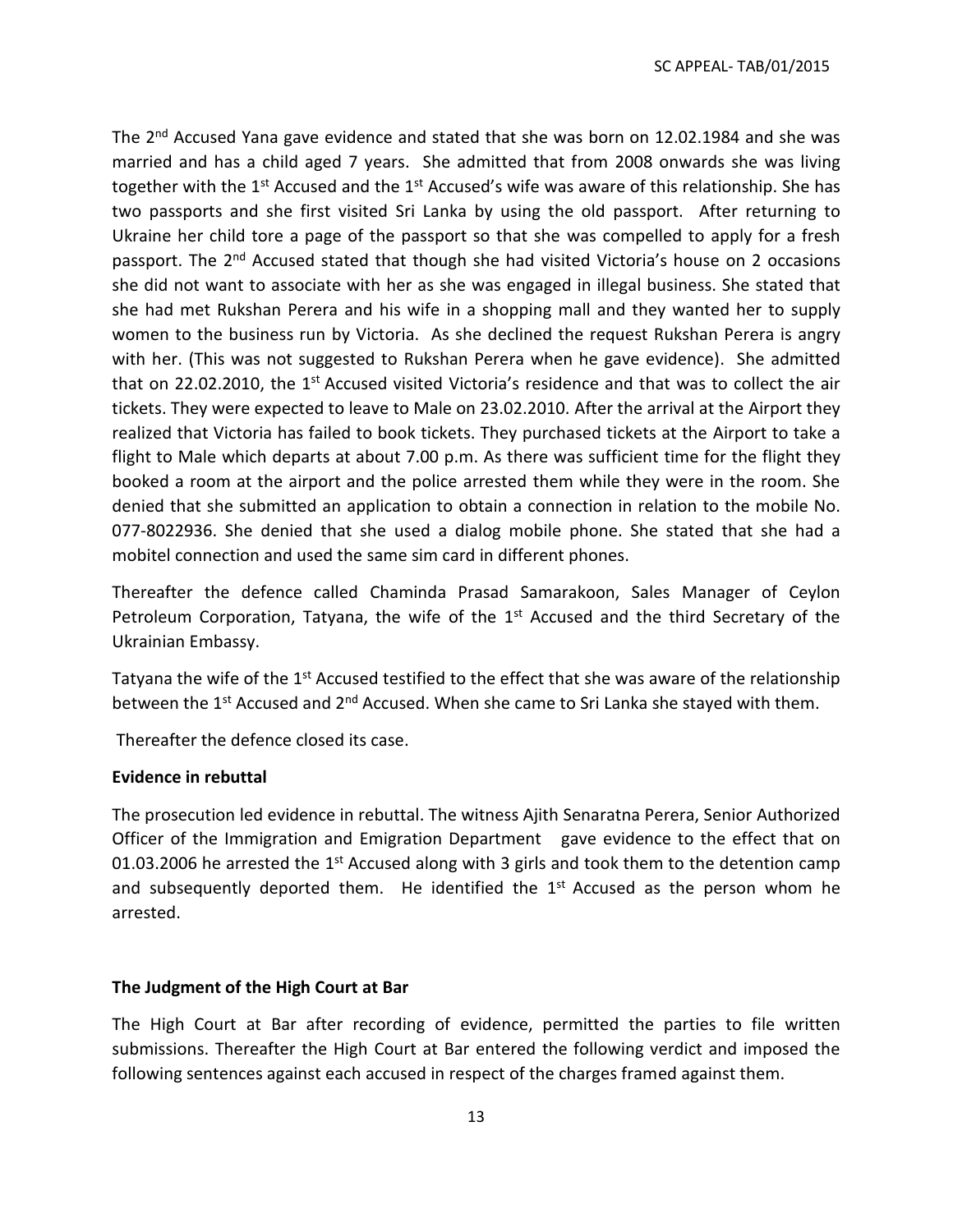Count 1 - both Accused were found guilty and sentenced to death for conspiring to commit the murder of Victoria Kim and consequent to such conspiracy causing the death of Jason Kim and Daisy Manohar, an offence punishable under section 296 read with sections 113B and 102 of the Penal Code.

Count 2 -  $1<sup>st</sup>$  Accused was found guilty for committing the murder of Jason Kim an offence punishable under section 296 of the Penal Code.

Count 3 -  $2<sup>nd</sup>$  Accused was acquitted of the charge of abetment under section 296 read with section 102 of the Penal Code.

Count 4 -  $1<sup>st</sup>$  Accused was found guilty of committing the murder of Daisy Manohar an offence punishable under section 296 of the Penal Code.

Count 5 - 2<sup>nd</sup> Accused was acquitted of the charge of abetment under section 296 read with section 102 of the Penal Code.

Count  $6$  -  $1<sup>st</sup>$  Accused was found guilty of the attempted murder of Victoria Kim an offence punishable under section 300 of the Penal Code and sentenced to 15 years' rigorous imprisonment, a fine of Rs. 25,000/- carrying a default term of 12 months' simple imprisonment and compensation in a sum of Rs. 500,000/- carrying a default term of 12 months' simple imprisonment.

Count 7 - 2<sup>nd</sup> Accused was found guilty of abetment to commit the attempted murder of Victoria Kim an offence punishable under section 300 read with 102 of the Penal Code and sentenced to 15 years' rigorous imprisonment and a fine of Rs. 25,000/- carrying a default term of 12 months' simple imprisonment and compensation in a sum of Rs. 500,000/- carrying a default term of 12 months' simple imprisonment.

The Accused appealed against the conviction and sentence to the Supreme Court on following grounds.

14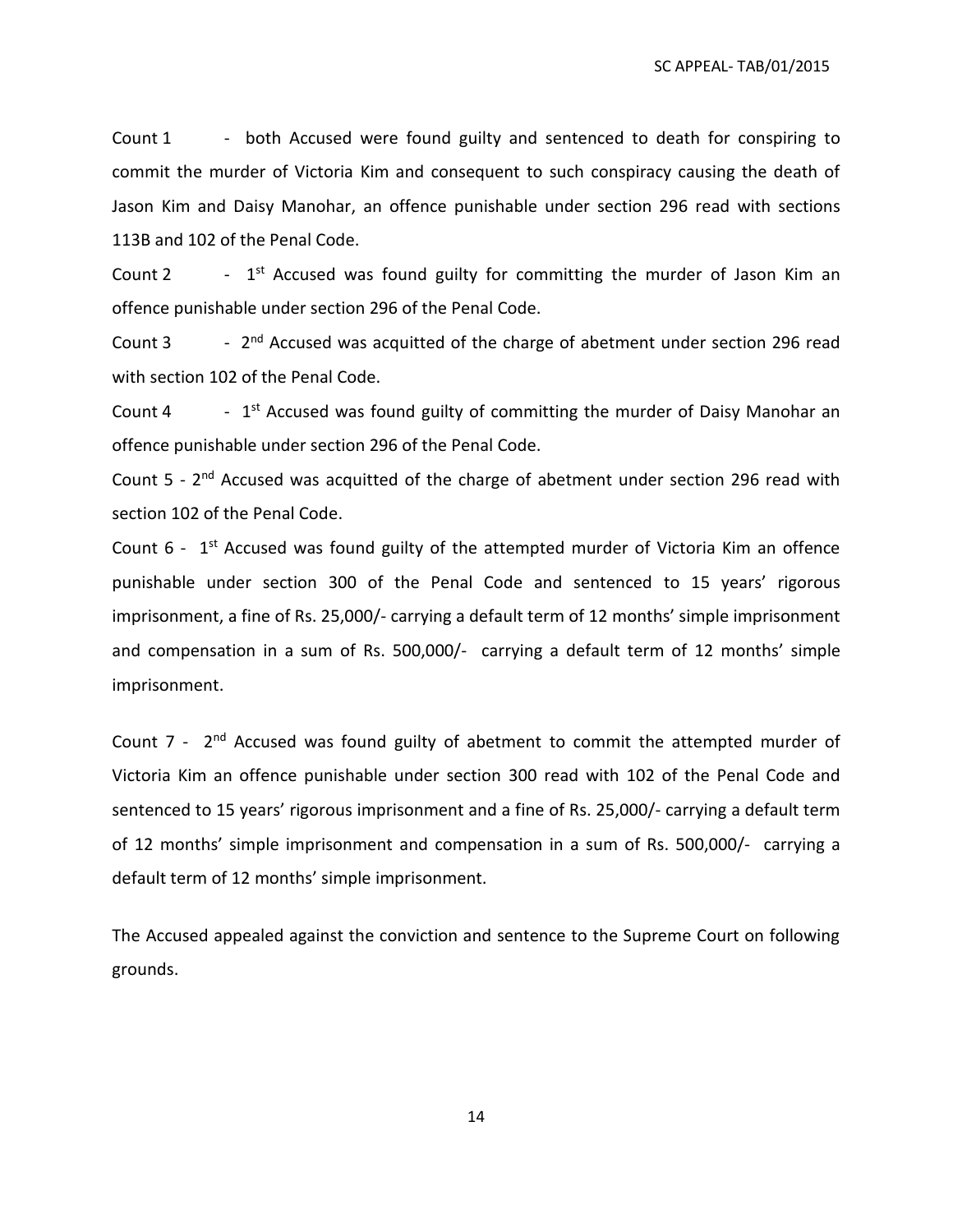## **GROUNDS OF APPEAL**

- 1. The Accused-Appellants have been denied of a fair trial as an application to effectively prepare for their defence on the part of the Counsel was denied by the learned Trial Judges.
- 2. Prosecution has not explained the presence of a  $3<sup>rd</sup>$  party at the crime scene at the time of the incident thereby creating a serious doubt in the prosecution case.
- 3. Presence of an unidentified /unclaimed mobile phone at the crime scene further creates a doubt in the prosecution case.
- 4. Learned Trial Judges have misdirected themselves on a very critical issue of fact causing serious prejudice to the 1<sup>st</sup> Accused-Appellant.
- 5. Learned Trial Judges have failed to address their minds to the serious doubts/infirmities in the evidence relating to telephone conversations.
	- The Dialog Sim cards were not recovered from the possession of the 2<sup>nd</sup> Accused at the time of arrest;
	- Authenticity with regard to the application forms to obtain the said Dialog simsscanned photocopies being produced;
	- Serious doubt with regard to the  $2^{nd}$  Accused obtaining the Dialog sim where the date of application being 20/11/2008 and prosecution evidence being that she arrived in Sri Lanka only on the 21/11/2008;
	- Application form of the 1<sup>st</sup> Accused being dated 29/04/2004 whereas prosecution evidence is that the 1<sup>st</sup> Accused came to Sri Lanka first on the 06/02/2006;
	- Prosecution has failed to prove the authenticity of X25 and X26 (application forms for the Dialog Sim Cards) in terms of Section 67 of the Evidence Ordinance.
	- Expertise of the prosecution witness namely Premasiri Ratnayake (Dialog Officer) was not proved in terms of the Evidence Ordinance.
- 6. Serious doubts arise in the prosecution case in the backdrop of the conflicting evidence of the prosecution witnesses which have totally escaped the attention of the learned Trial Judges.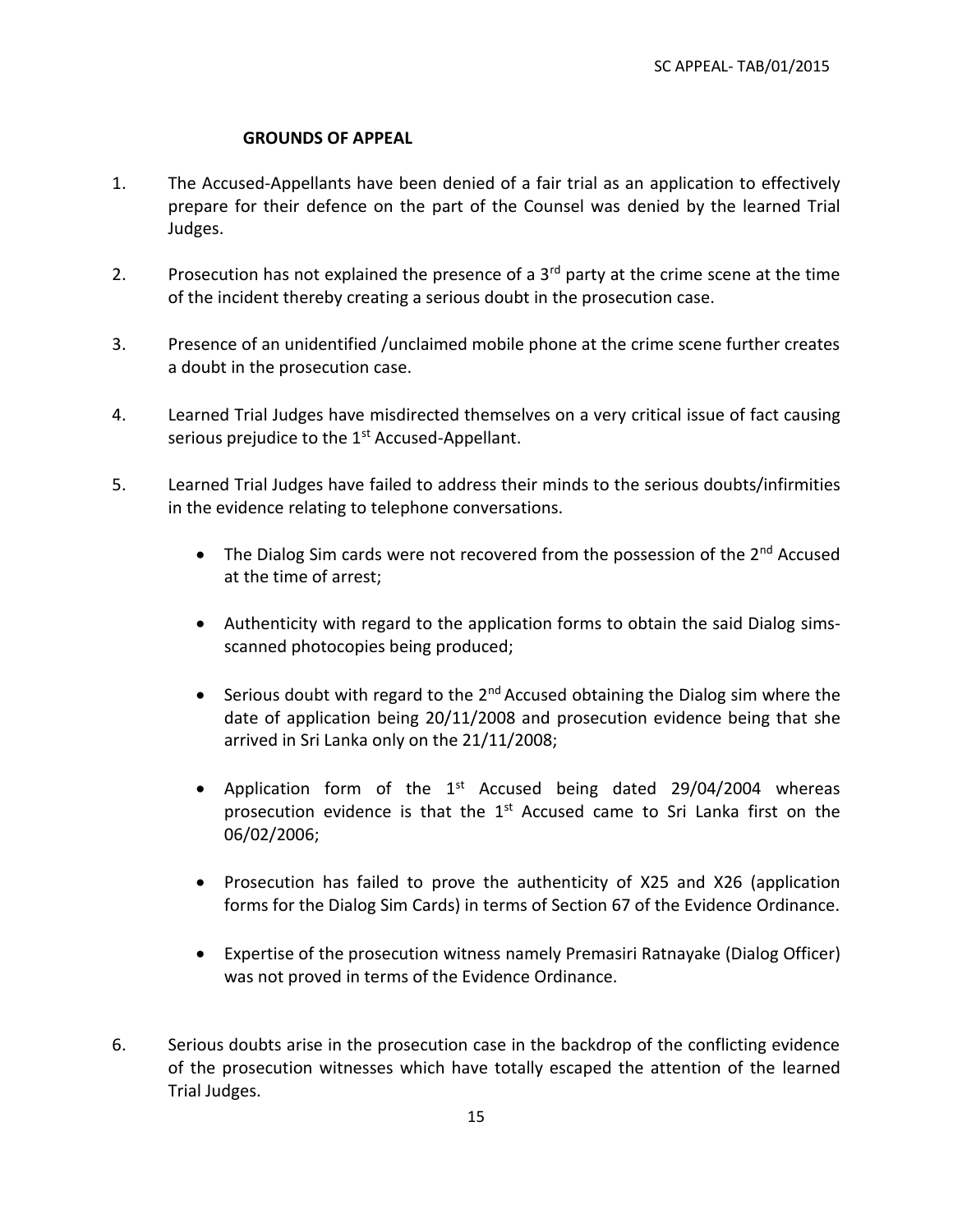- 7. Prosecution has not established the link between the blood stained clothes recovered from the 1<sup>st</sup> Accused at the time of arrest and the crime.
- 8. Accused-Appellants have been denied of a fair trial as their evidence on oath has been rejected on erroneous premise.
- 9. Learned Trial Judges erred in law by permitting the prosecution to lead evidence in rebuttal and relying upon same.
- 10. Learned Trial Judges failed to evaluate in its correct perspective the evidence of Ajith Senarathne Perera (evidence in rebuttal) which evidence negate motive.
- 11. With regard to the conviction of the  $2^{nd}$  Accused on count 1, the said conviction cannot be supported on the learned Trial Judges own findings.
- 12. With regard to the conviction against the  $2<sup>nd</sup>$  Accused on Count 7, the evidence at the trial does not support the said conviction.

The High Court at Bar having considered the evidence came to the conclusion that the case against the Accused was proved beyond reasonable doubt. The Court held that there was a conspiracy to murder Victoria and consequent to the conspiracy Victoria received serious injuries and Jason and Daisy Manohar succumbed to the injuries. The High Court at Bar found the accused guilty of conspiracy to murder and sentenced them to death.

## **The Appeal**

This Court has to consider whether there was sufficient evidence to prove the charge of conspiracy. The prosecution tried to establish the conspiracy charge by using the evidence of Victoria who testified to the effect that the  $1<sup>st</sup>$  Accused had requested the  $2<sup>nd</sup>$  Accused to bring petrol to burn her alive and also the data provided by Dialog to establish that the  $1<sup>st</sup>$  Accused and the 2<sup>nd</sup> Accused were in contact with each other on 23.02.2010 from 6.30 a.m. onwards. Further the prosecution tried to establish the movements of the Accused using the messages received by transmission towers of Dialog, the service provider of mobile phones used by the Accused. However, the data provided by the service provider is not satisfactory and cannot be relied upon to prove the offence of conspiracy. The defence challenged the expertise of the witness summoned on behalf of Dialog. The relevant sim cards were not recovered from the possession of the Accused. In view of these deficiencies the learned Senior State Counsel indicated to Court that he will not support the conviction against the  $2<sup>nd</sup>$  Accused.

This Court is required to consider the evidence in respect of each accused and come to a conclusion whether the case against each accused was established beyond reasonable doubt. As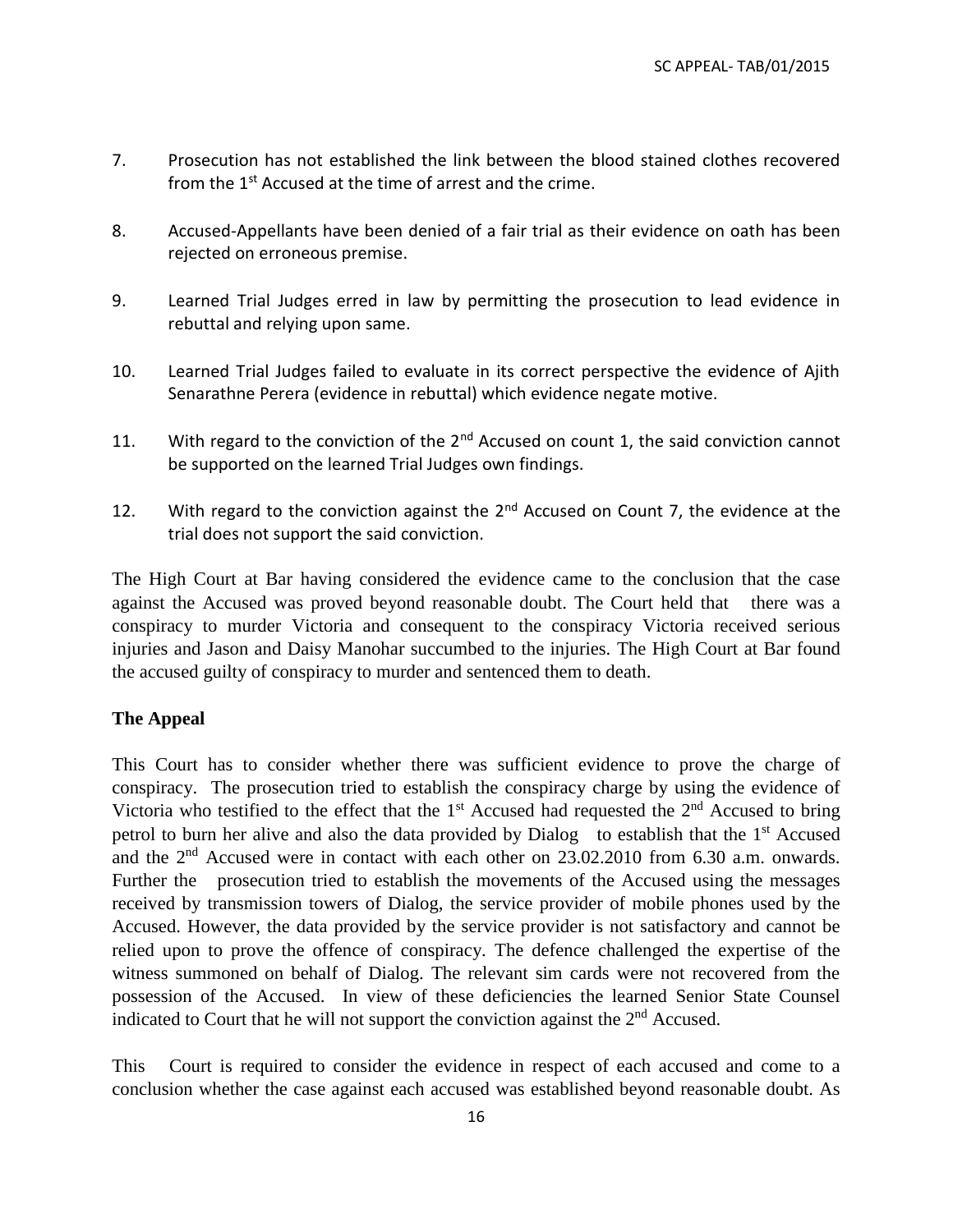against the 1<sup>st</sup> Accused the evidence is overwhelming. The evidence of the main witness Victoria was corroborated in material particulars by independent evidence. The evidence is consistent with the medical and other items of circumstantial evidence. She had revealed the name of the 1<sup>st</sup> Accused at the earliest opportunity. 1<sup>st</sup> Accused's presence at the scene was established by independent evidence. Therefore, the verdict of the High Court at Bar that the 1<sup>st</sup> Accused is guilty in respect of murder of Jason and Daisy Manohar and the attempted murder of Victoria is in accordance with the law as the charges were proved beyond reasonable doubt.

The defence marked several contradictions and referred to several omissions in the evidence of the prosecution witnesses and thereby challenged the testimonial trustworthiness of the witnesses. However, these contradictions and omissions are minor contradictions and omissions which did not go to the root of the prosecution case. The High Court at Bar correctly disregarded the contradictions and omissions. At this stage it is appropriate to refer to the Indian case of Bhoginbhai Hirjibhai Vs. State of Gujarat (AIR 1983-SC 753 at pp756-758) very often cited in our courts. It was held:

- 1) By and large a witness cannot be expected to possess a photographic memory and to recall the details of an incident. It is not as if a video tape is replayed on the mental screen.
- 2) Ordinarily it so happens that a witness is overtaken by events. The witness could not have anticipated the occurrence which so often has an element of surprise. The mental faculties therefore cannot be expected to be attuned to absorb the details.
- 3) The powers of observation differ from person to person. What one may notice, and other may not. An object or movement might emboss its image on one person's mind, whereas it might go unnoticed on the part of another.
- 4) By and large people cannot accurately recall a conversation and reproduce the very words used by them or heard by them. They can only recall the main purport of the conversation. It is unrealistic to expect a witness to be a human tape recorder.
- 5) In regard to exact time of an incident, or the time duration of an occurrence, usually people make their estimates by guesswork on the spur of the moment at the time of interrogation. And one cannot expect people to make very precise or reliable estimates in such matters. Again, it depends on the time-sense of individuals which varies from person to person.
- 6) Ordinarily a witness cannot be expected to recall accurately the sequence of events which take place in rapid succession or in a short time span. A witness is liable to get confused, or mixed up when interrogated later on.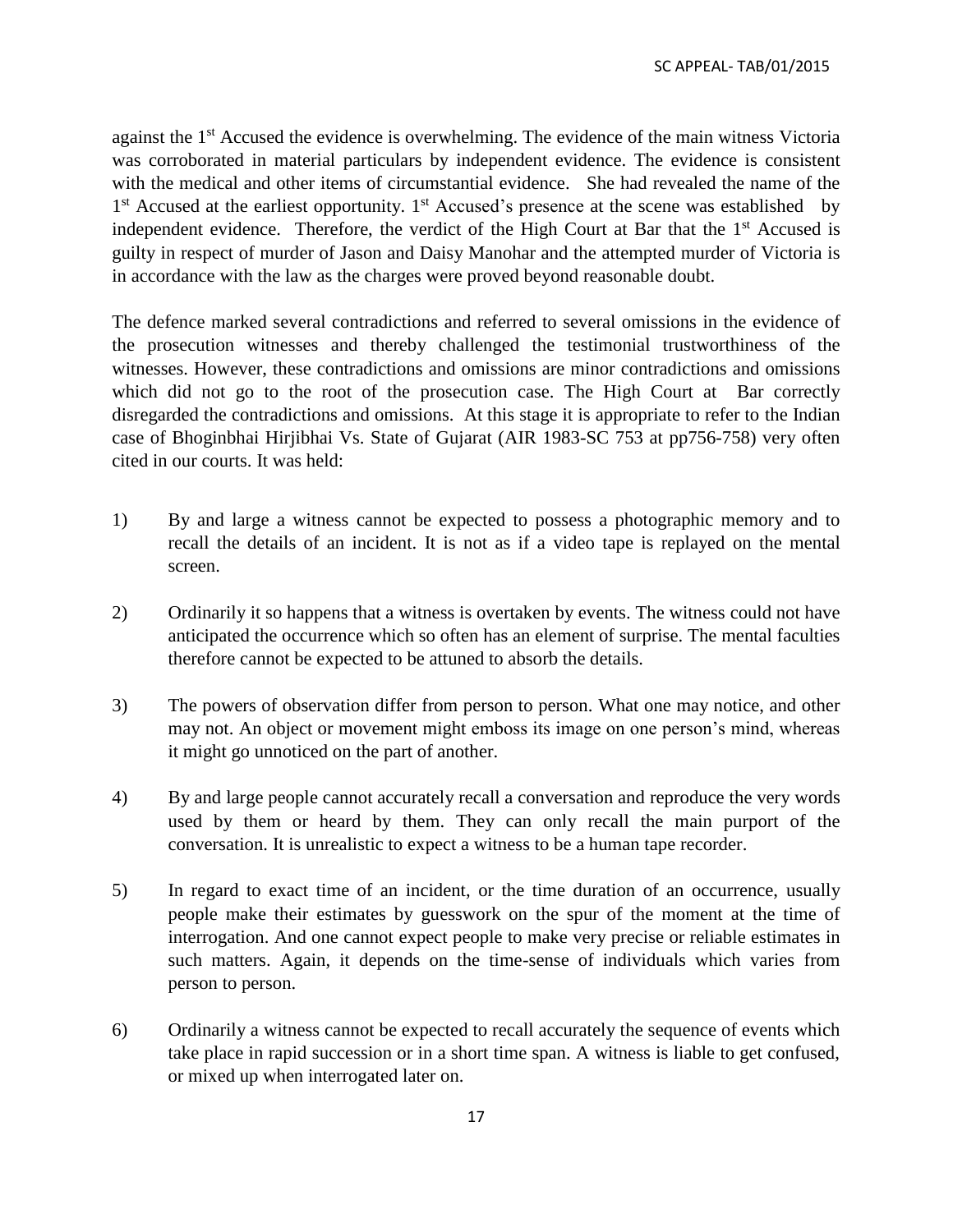7) A witness, though wholly truthful, is liable to be overawed by the Court atmosphere and the piercing cross-examination made by counsel and out of nervousness mix up facts, get confused regarding sequence of events, or fill up details from imagination on the spur of the moment. The sub-conscious mind of the witness sometime so operates on account of the fear of looking foolish or being disbelieved though the witness is giving a truthful and honest account of the occurrence witnessed by him – perhaps it is a sort of a psychological defence mechanism activated on the spur of the moment.

The next question is whether there was a conspiracy to commit the murder of Victoria as alleged in Count 1 of the charge sheet. In other words, whether the attempted murder of Victoria and the murder of Jason and Daisy Manohar were committed pursuant to a conspiracy. The evidence available is not sufficient to prove the charge of conspiracy as alleged by the prosecution. In order to establish the charge of conspiracy there should be evidence of prior agreement before the commission of the acts and in this case prior to the acts of stabbing. In other words, the agreement should precede the commission of the acts.

The evidence regarding the conspiracy prior to stabbing is insufficient and unreliable. Though there was insufficient evidence regarding an agreement which preceded the acts of stabbing, there could be a conspiracy formed subsequently. This Court has to examine whether there was an agreement formed between the Accused subsequent to the stabbing of the victims. Witness Victoria stated that she overheard a conversation of the  $1<sup>st</sup>$  Accused asking Yana to come saying *"Yana come soon- to burn her alive -come with petrol. This bitch is going to die"*. The prosecution had led the evidence to prove that the  $2<sup>nd</sup>$  Accused Yana came in a three wheeler from Wellawatta to Galpotta Road bringing 2 cans of petrol and handing over to the 1st Accused. Petrol pumper gave evidence stating that the  $2<sup>nd</sup>$  Accused purchased 10 liters of petrol which were filled into two 5 liter cans brought by the Accused. Police recovered 2 cans of petrol inside the house. As the petrol was not used for the purpose of burning the victim alive and the acts of stabbing were completed the  $2<sup>nd</sup>$  accused has not contributed towards the commission of the offence. Had the  $1<sup>st</sup>$  accused used petrol and burnt the injured and if she died  $2<sup>nd</sup>$  Accused will be guilty of murder.

The question that arises is whether the  $1<sup>st</sup>$  Accused as well as the  $2<sup>nd</sup>$  Accused could be convicted under 113A of the Penal Code. It is relevant at this stage to consider the law applicable to conspiracy under the Penal Code. Before the introduction of section 113A to the Penal Code by Ordinance No.5 of 1924, the conspiracy was considered as a manner /mode of committing abetment under section 100 of the Penal Code.

Section 100 of the Penal Code reads thus:

A person abets the doing of a thing who –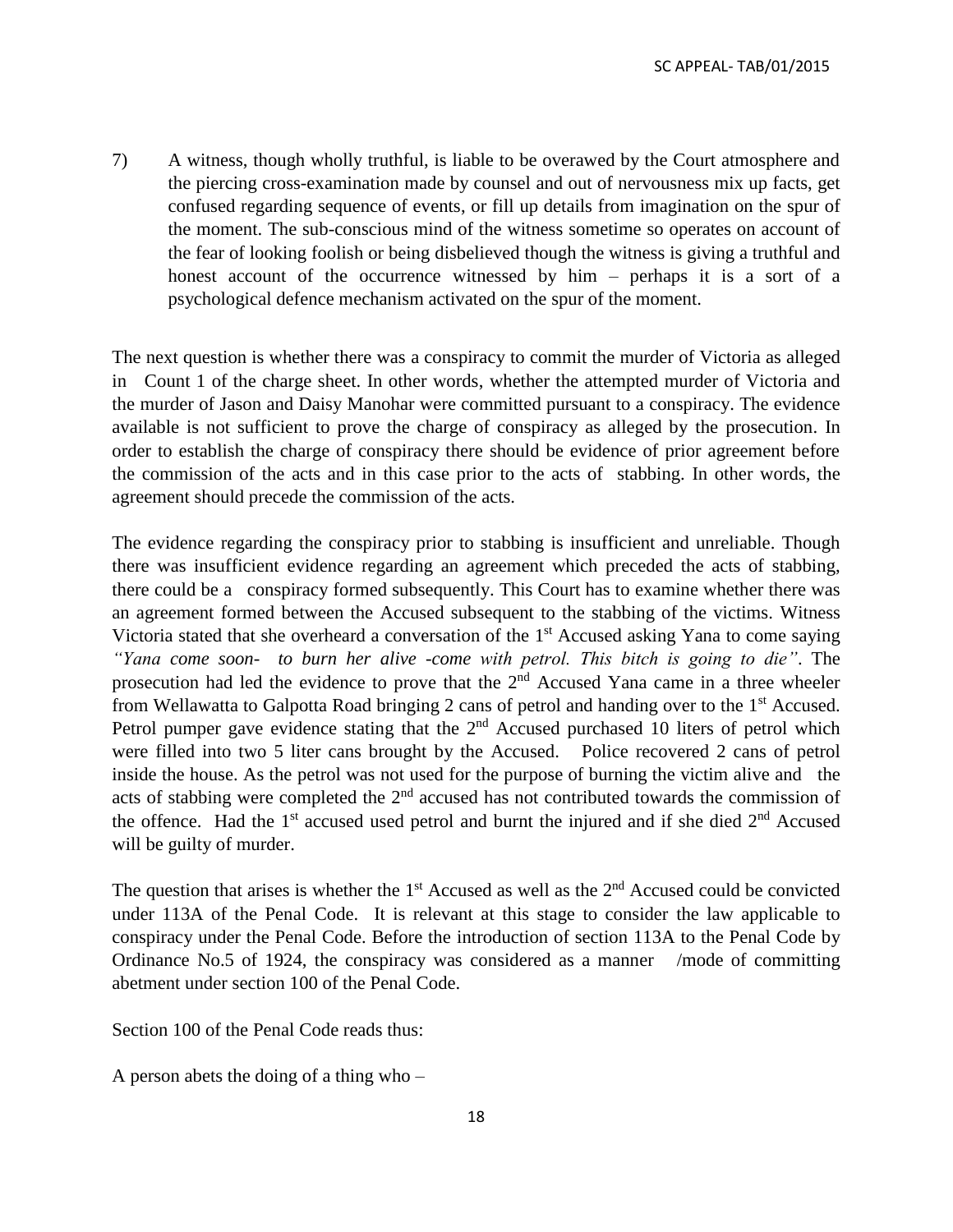Firstly - Instigates any person to do that thing; or Secondly - Engages in any conspiracy for the doing of that thing; or Thirdly - Intentionally aids, by any act or illegal omission, the doing of that thing.

The Explanation 2 to section 100 refers to conspiracy thus:

'A conspiracy for doing of a thing is when two or more persons agree to do that thing or cause or procure that thing to be done….,'

Prior to the introduction of section 113A to the Penal Code, conspiracy was considered as a species of abetment and was penalized to a limited extend. In *King vs. Silva* 24 NLR 493 an accused was acquitted due to the defect in the law which necessitated the introduction of section 113A which made criminal conspiracy a distinct offence.

Section 113A reads thus:

Sec 113A (1)

If two or more persons agree to commit or abet or act together with a common purpose for or in committing or abetting an offence whether with or without any previous concert or deliberation, each of them is guilty of an offence of conspiracy to commit or abet that offence, as the case may be.

In a series of cases starting with The *King vs Andree* 42 NLR495 it was held that: "an agreement is the essence of conspiracy"

In *King vs. M.E.A. Cooray et.al* 51 NLR 433, Gratian J referring to the two limbs in section 113A held that:

'In either set of circumstances conspiracy consists in the agreement or confederacy to a criminal act whether it is done or not'

It was held in several cases that to complete the offence of conspiracy it is not necessary to commit any act pursuant to the agreement or in other words anything should be done beyond the agreement. However, the acts committed pursuant to the agreement could be used to establish the agreement. The offence of conspiracy as like any other offence could be proved either by direct or circumstantial evidence or by combination of both.

In *R vs Mulcahy* L.R.3 H.L.306 cited in The King vs Cooray (supra) it was held that:

"proof of acts committed in pursuance to the agreement is relevant only so far as they furnish evidence from which the prior agreement may be legitimately inferred".

The *Queen vs Liyanage* 69 NLR 193 followed the judgment in *King vs Cooray* (supra) and cited with approval Queen *vs. Aspinall* (1872)2 Q.B.D. 48 and *R vs Mulcahy* (supra) and it held that: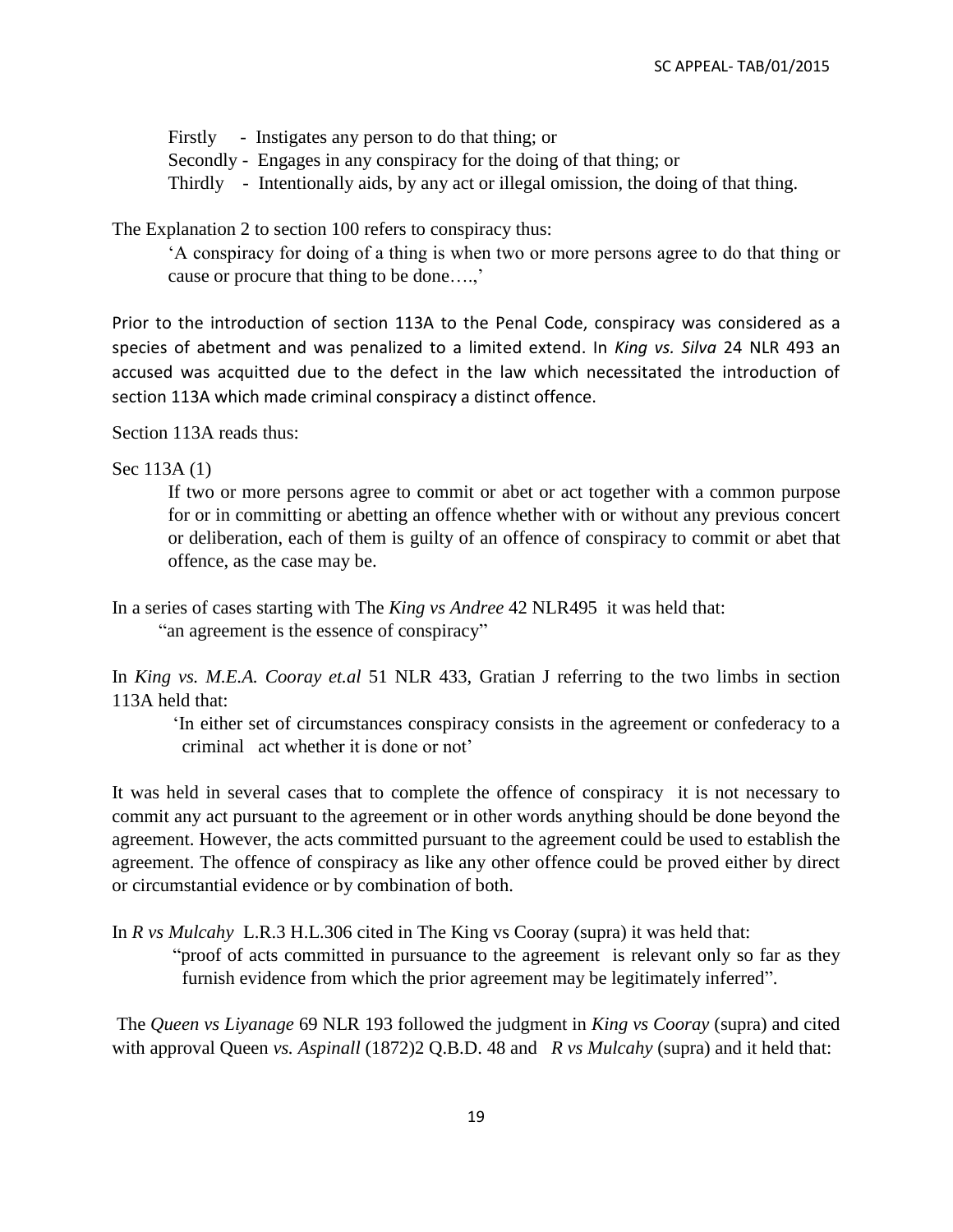"The essence of the conspiracy is the agreement to do the unlawful acts alleged; but it is not necessary that any act should take place in pursuance of the agreement. Whether a criminal act is done or not, the agreement and not the act is what is penalized. Proof of acts committed in pursuance of the agreement is relevant only so far as they furnish evidence from which the prior agreement may be legitimately inferred"

In *Queen vs Liyanage* (supra) the conspirators abandoned the plan and did not execute it. However, they were found guilty for conspiring to wage war against the Queen, an offence punishable under section 115 of the Penal Code.

In the case before us we find that the Accused had conspired to burn alive Victoria who had received fatal injuries and was about to die. Punishment for conspiracy is referred to in section 113b. The section 113 states thus:

"If two or more persons are guilty of the offence of conspiracy for the commission or abetment of any offence, each of them shall be punished in the same manner as if he had abetted such offence."

In this case pursuant to the conspiracy to burn Victoria alive the  $1<sup>st</sup>$  Accused did not perform any act to burn her though he received two cans of petrol from the  $2<sup>nd</sup>$  Accused. This may be due to the fact that Victoria was able to leave the house and move towards the house of Parakrema Hettiaratchi and the neighbours gathered near the house.

In the case of The *Queen vs. Aspinall* (1872) 2 Q.B.D.48 referred to in *King vs Cooray* (supra) it was held that:

"The conspirators will repent and stop; or they may have no opportunity, or may be prevented, or may fail; nevertheless, the crime is complete and was completed when they agreed"

As no offence was committed pursuant to the conspiracy the applicable sentence is given in section 108 of the Penal Code which reads thus:

"Whoever abets the commission of an offence punishable with death shall, if that offence be not committed in consequence of the abetment, and no express provision is made by this Code for the punishment of such abetment, be punished with imprisonment of either description for a term which may extent to seven years, and shall also be liable to a fine"

This court finds that there is no sufficient or credible evidence to establish that the Accused conspired to murder Victoria Kim and pursuant to the conspiracy committed the murder of Jason Kim, Daisy Manohar and attempted Murder of Victoria Kim an offence punishable under section 296 of the Penal Code read with sections 113A and 102 of the Penal Code. The evidence available is insufficient to establish that the conspiracy preceded the alleged acts of stabbing or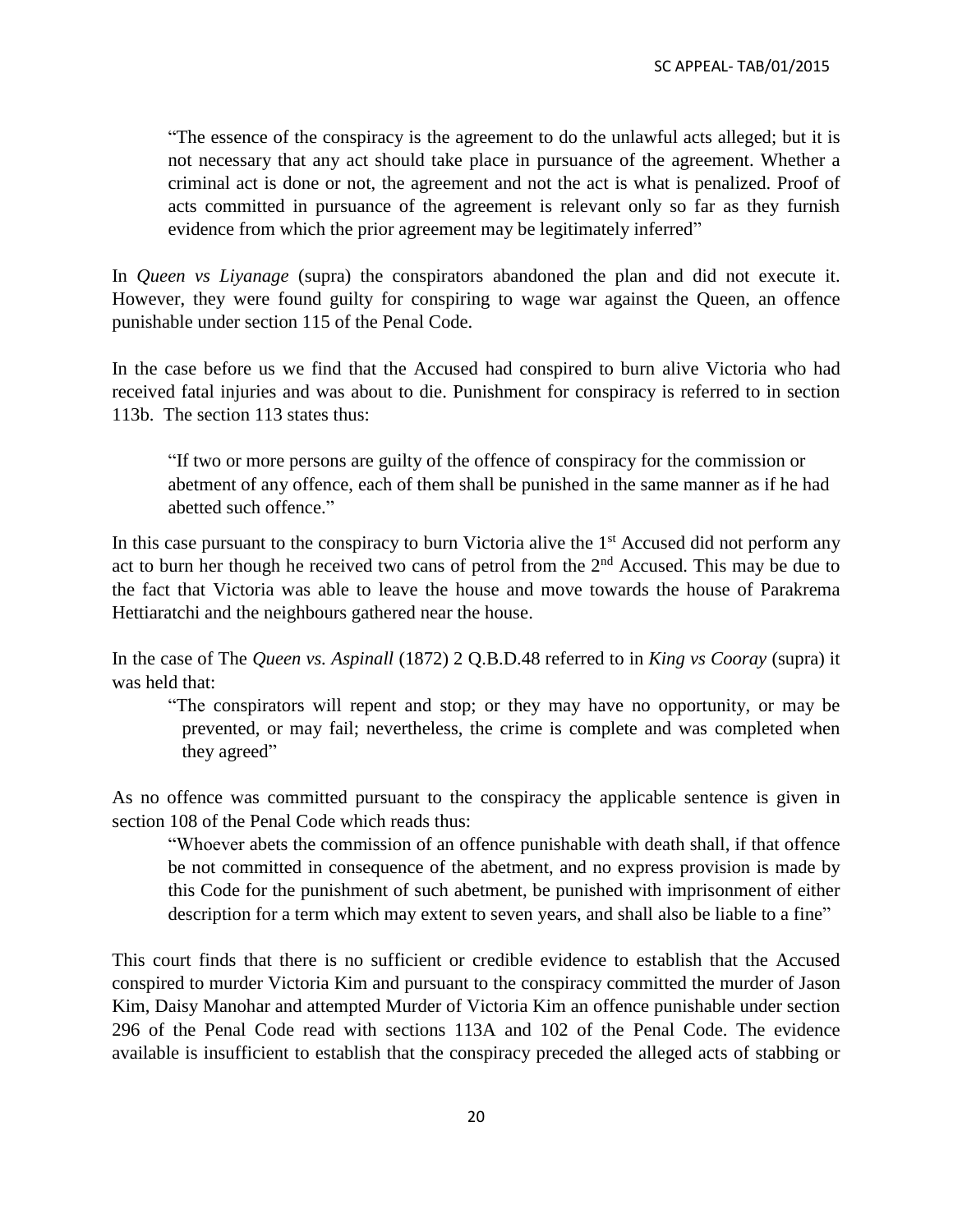in other words acts were committed pursuant to the conspiracy. Therefore, the sentence of death imposed on Count 1 has to be set aside.

The Court finds that there was a conspiracy to burn Victoria Kim alive. However pursuant to the conspiracy no acts were committed to burn Victoria alive. Therefore, the Accused are only liable to be punished under section 296 read with 113 and 108 of the Penal Code for criminal conspiracy based on agreement. The maximum sentence that could be imposed is seven years' imprisonment.

#### **The findings of the Supreme Court**

Count 1 - The death sentence imposed on both Accused for conspiring to commit the murder of Victoria Kim and pursuant to that conspiracy committing the attempted murder of Victoria Kim and committing the murder of Jason kim and Daisy Manohar set aside. However, both Accused are guilty of conspiring to commit the murder of Victoria Kim by burning her alive. As no criminal acts were committed by the Accused pursuant to such conspiracy they are guilty only of criminal conspiracy punishable under section 296 read with sections 113B and 102 of the Penal Code. The maximum punishment that could be imposed is seven years' imprisonment of either description and also liable to a fine. As the  $1<sup>st</sup>$  Accused is found guilty on counts 2, 4 and 6, he is sentenced to 7 years' rigorous imprisonment. The 2<sup>nd</sup> Accused was acquitted of all other charges level against her. Considering the fact that she was in remand custody since the commission of the offence a sentence of two years' simple imprisonment imposed on her.

Count 2 -  $1<sup>st</sup>$  Accused was found guilty for committing the murder of Jason Kim, an offence punishable under section 296 of the Penal Code and the Accused was sentenced to death. The conviction and the death sentence is affirmed.

Count 3 - 2<sup>nd</sup> Accused was acquitted of the charge of abetment under section 296 read with section 102 of the Penal Code.

Count 4 -  $1<sup>st</sup>$  Accused was found guilty of committing the murder of Daisy Manohar an offence punishable under section 296 of the Penal Code and was sentenced to death. The conviction and death sentence is affirmed.

21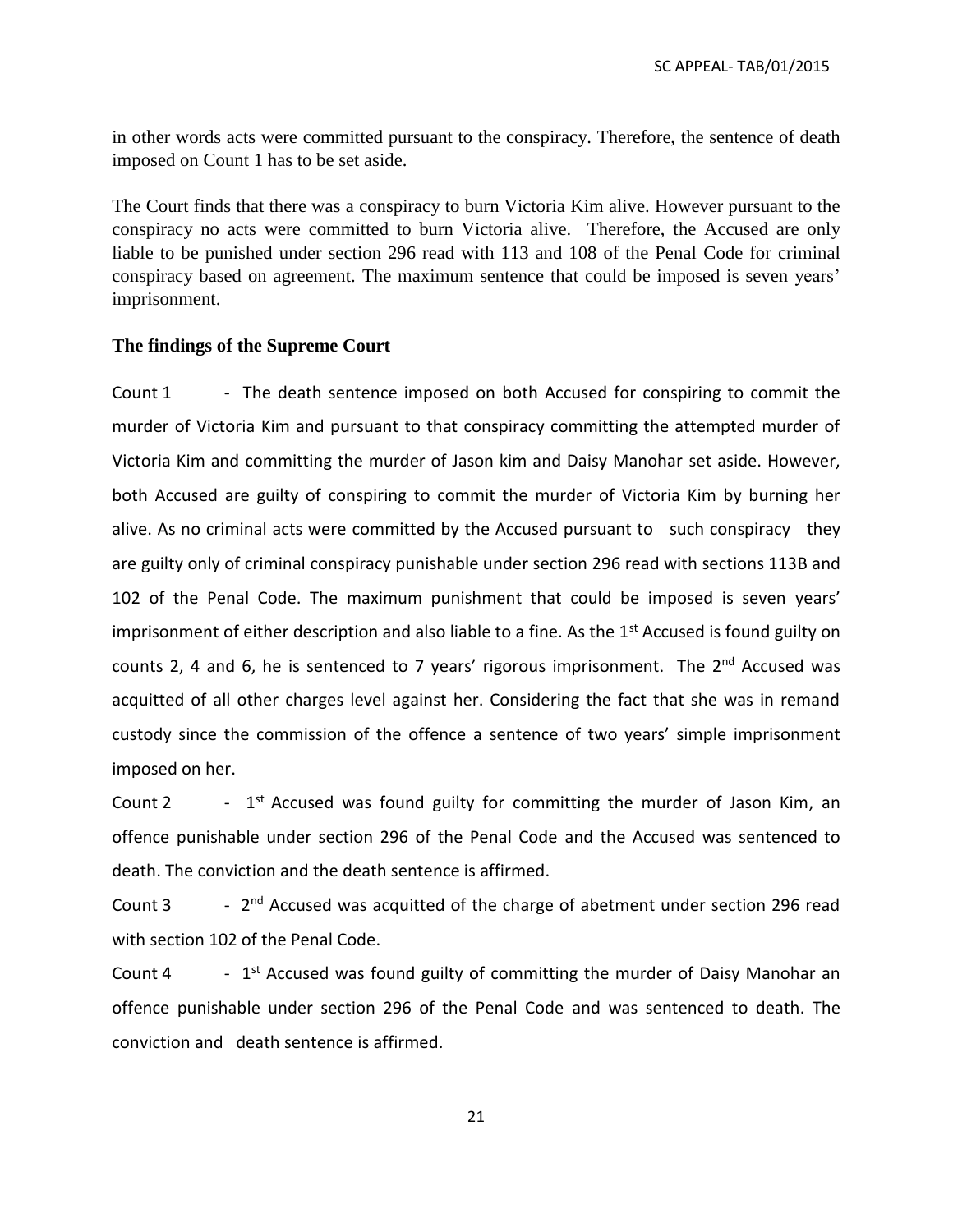Count 5 - 2<sup>nd</sup> Accused was acquitted of the charge of abetment under section 296 read with section 102 of the Penal Code.

Count  $6$  -  $1<sup>st</sup>$  Accused was found guilty of attempted murder of Victoria Kim an offence punishable under section 300 of the Penal Code and sentenced to 15 years' rigorous imprisonment and a fine of Rs. 25,000/- carrying a default term of 12 months simple imprisonment and compensation in a sum of Rs. 500,000/- carrying a default term of 12 months simple imprisonment. The conviction and sentence is affirmed.

Count  $7$  – The conviction and the sentence imposed on the  $2<sup>nd</sup>$  accused of abetment to commit the attempted murder of Victoria Kim an offence punishable under section 300 read with 102 of the Penal Code is set aside.

Subject to this variation the appeal is dismissed.

Judge of the Supreme Court

Buwaneka Aluvihare P.C., J. I agree.

Sisira J. de Abrew J. I agree.

Priyantha Jayawardena P.C., J. I agree.

Anil Goonerathne J. I agree.

Judge of the Supreme Court

Judge of the Supreme Court

Judge of the Supreme Court

Judge of the Supreme Court